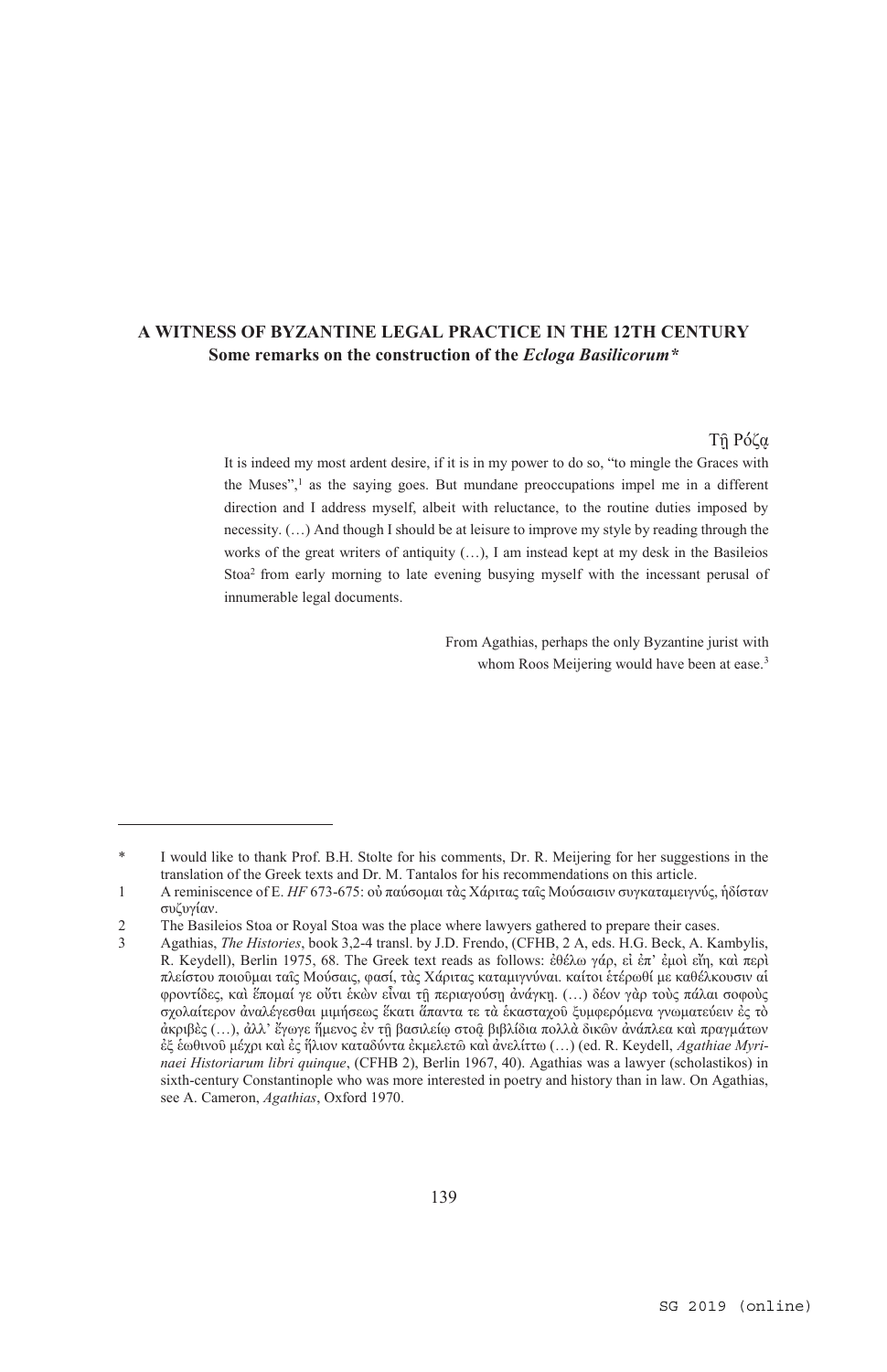### $\mathbf{1}$ . **Making a start with the** *Ecloga Basilicorum*

Byzantine scholars often complain about the lack of Byzantine legal sources and especially of sources related to Byzantine legal practice. It is true that there are not sufficient sources that could give a complete overview of Byzantine justice in theory and in practice. It is true that we do need new editions of the preserved sources connected with Byzantine legal practice. We do nevertheless possess some such sources which still remain considerably neglected, despite the fact that they have been edited in rather recent times. One of these sources is the *Ecloga Basilicorum*, which was edited in 1988 by Ludwig Burgmann within the series "Forschungen zur byzantinischen Rechtsgeschichte".4

The *Ecloga Basilicorum* is connected with the *Basilica*. The *Basilica*, 'the imperial (laws)', were promulgated around 900 during the reign of Emperor Leo VI the Wise, but preparation for this work had begun earlier under emperor Basil I, founder of the Macedonian dynasty. The compilers of the *Basilica* aimed at making one law, one collection consisting of all parts of the Justinianic legislation, but in Greek.<sup>5</sup> Hence, the compilers of the *Basilica* used Greek summaries of and commentaries on Justinianic texts that they had at their disposal. The *Basilica* are divided into sixty books. The so-called *Ecloga Basilicorum*, as its conventional name implies,<sup>6</sup> is a selection of the first ten *Basilica* books accompanied by a commentary dated to the middle of the twelfth century, presumably composed around the year 1142.7 As Burgmann mentions, its composer based his commentary on a selection of the *Basilica* that existed in his time. This selection is only known to us indirectly, since it has not reached us intact.8 The first ten *Basilica* books mainly cover issues related to justice, such as the organization of the courts, jurisdiction matters and competent courts, advocates, appeals, et cetera. The commentator offers lengthy comments on these

<sup>4</sup> L. Burgmann, *Ecloga Basilicorum*, (Forschungen zur byzantinischen Rechtsgeschichte, Band 15), Frankfurt am Main 1998; this work is henceforth abbreviated as Ecl.B. Ruth Macrides has examined material of the *Ecloga Basilicorum*; cf. R. Macrides, 'The competent court', in A.E. Laiou / D. Simon (eds.), *Law and Society in Byzantium: Ninth – Twelfth Centuries*, (Proceedings of the Symposium on Law and Society in Byzantium, 9th – 12th Centuries, Dumbarton Oaks, May 1-3, 1992), Washington, D.C. 1994, 117-129 (118) (henceforth abbreviated as Macrides, 'Competent court').

<sup>5</sup> The *Basilica* are based on all four parts of Justinian's legislation: the *Codex*, the *Digest*, the *Novels* and some of the *Institutes*.

<sup>6</sup> *Ecloga* (ἐκλογή) means 'selection'.

<sup>7</sup> See Σπ. Τρωιάνος, *Οι πηγές του βυζαντινού δικαίου*, Γ´ έκδοση συμπληρωμένη, Αθήνα/Κομοτηνή 2011, 278-279, which has been translated into Italian: Sp. Troianos, *Le fonti del diritto bizantino*, (Traduzione a cura di Pierangelo Buongiorno), Torino 2015, 184-185, and recently also into German: Sp. Troianos, *Die Quellen des byzantinischen Rechts*, (4. verbesserte und ergänzte Auflage. Übersetzt von D. Simon und S. Neye), Berlin / Boston 2017, 225. Troianos's monograph is henceforth abbreviated as Troianos, *Πηγές* (= *Fonti* = *Quellen*). See also Ecl.B., XVI–XVII.

<sup>8</sup> Ecl.B., XI.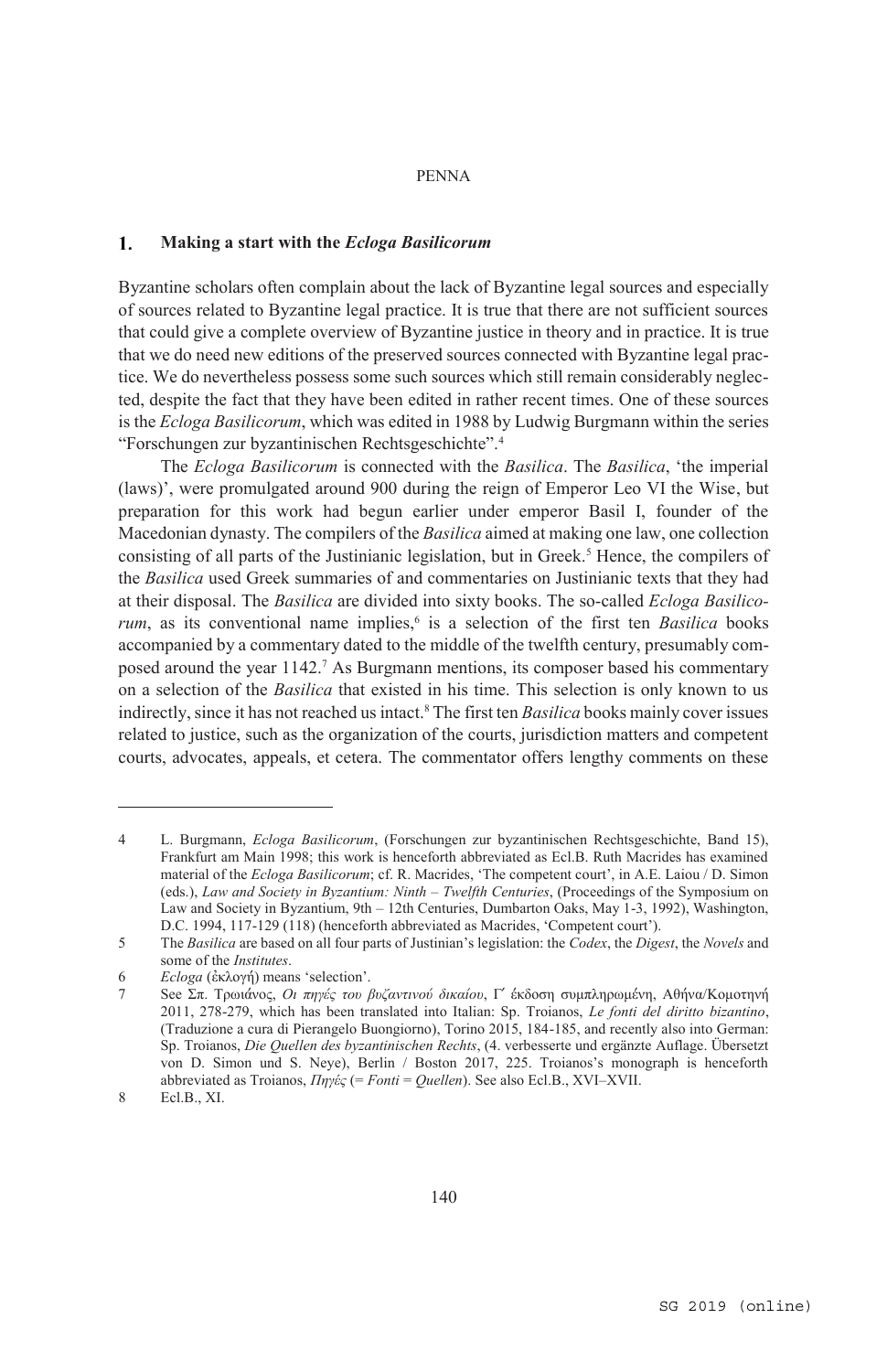books of the *Basilica*. The *Ecloga Basilicorum* is therefore valuable because it is one of the few works that could give us information about the actual Byzantine legal practice in the twelfth century.9 It is also a precious source of commentary on the first ten *Basilica* books; this is especially useful because not many *scholia* have been preserved on this first part of the *Basilica*. 10

We know nothing about the author of the *Ecloga Basilicorum*: who he was and why he wrote such a commentary. The intention of the commentator is to explain the law in a simple and easy way and this is evidently reflected in his style of writing. His language is clear and uncomplicated and his examples are easy to understand.11 He often uses expressions as 'I have told you in an earlier chapter' (Εἶπόν σοι ἐν τῶ (...) κεφαλαίω)<sup>12</sup> or 'See also in this chapter that (...)' ("Όρα οὖν καὶ ἀπὸ τοῦ παρόντος κεφαλαίου)<sup>13</sup> or 'You have already learned there and there' ("Έμαθες ἐν τῶ (...) κεφαλαίω)<sup>14</sup> or similar expressions.15 He begins his comments several times by providing an explanation in advance (προθεωρία) on the subject he is about to comment upon and uses as opening words Γίνωσκε ὡς ἐν προθεωρίᾳ 'learn in advance that'16 or similar expressions, such as ταῦτα μαθὼν ὡς ἐν προθεωρίᾳ 'having learned this in advance'.17 In explaining the material he also uses fictitious cases (*thematismoi*) 18 and very often he poses a question and then gives the answer in the form of a definition or an example.19 The above information on the style of the author of the *Ecloga Basilicorum* is an indication that this work was connected with legal teaching and legal practice, as its editor also implies: 'Die Ecloga Basilicorum war ein Werk für den

<sup>9</sup> See, however, the problems that arise about its construction and its relation with older material under § 4. Digging into the *Ecloga Basilicorum*.

<sup>10</sup> With the exception of *Basilica* book 8.

<sup>11</sup> On the style of the commentator, see also Macrides, 'Competent court' (note 4 above), especially 118- 119. See further § 4. Digging into the *Ecloga Basilicorum* below on the problem of how to recognize 'his own style'.

<sup>12</sup> Ecl.B. 12/26, comment on B. 2, 1, 42 = D. 1, 3, 33.

<sup>13</sup> Ecl.B. 12/27, comment on B. 2,1,42 = D. 1,3,33.

<sup>14</sup> Ecl.B. 13/18, comment on B. 2,1,44–45 = D. 1,3,35-36.

<sup>15</sup> Ecl.B. 17/19, comment on B. 2,2,10 = D. 50,16,10: Οἶδας, ὅτι (...);

Ecl.B. 23/20, comment on B. 2,2,24 = D. 50,16,26: Ταῦτα μαθών, ὅρα τὸ ζητούμενον (...).

<sup>16</sup> See, for example, Ecl.B. 23/11, comment on B. 2,2,24 = D. 50,16,26 and 44/1, comment on B. 2,2,98 pr. = D. 50,16,101 pr. and 47/8, comment on B. 2,2,106 = D. 50,16,109 and 73/16, comment on B.  $2,2,217 = D.50,16,225.$ 

<sup>17</sup> See, for example, Ecl.B. 67/1, comment on B. 2,2,205,2 = D. 50,16,213,2 and 109/10, comment on B.  $2,3,59 = D$ ,  $50,17,59$  and  $497/26$  comment on B,  $10,3,33 = D$ ,  $4,3,33$ .

<sup>18</sup> Ecl.B. 26/26, comment on B. 2,2,33 = D. 50,16,35: Ἤ, εἰ βούλει, οὕτως θεμάτισον (…); Ecl.B. 29/6, comment on B. 2,2,37,1 = D. 50,16,39,1: Καὶ ἐπὶ ληγάτου δὲ τοῦτο δυνατὸν θεματίσαι (…).

<sup>19</sup> Ecl.B. 18/7, comment on B. 2,2,10 = D. 50,16,10: Τί δέ ἐστι παραγραφή; Ἄκουσον (…); Ecl.B. 33/14, comment on B. 2,2,46 = D. 50,16,49: Τίς δέ ἐστι σουπερφικιάριος; Ἄκουσον (…). The author has a preference for the verb ἀκούειν in imperative, thus ἄκουσον or ἄκουε 'listen'.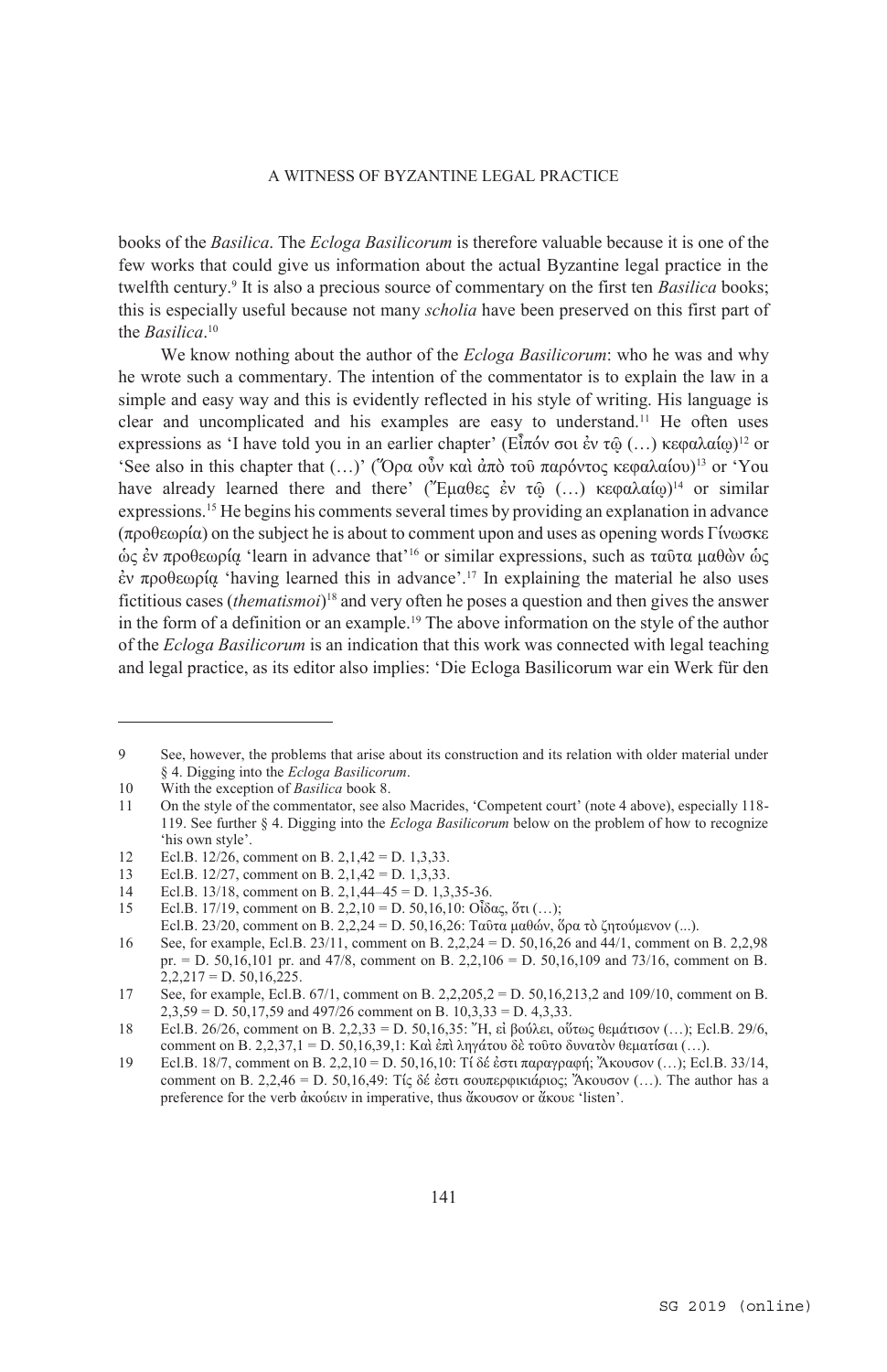Unterricht und zielte in irgendeiner Weise auf die Praxis'.20 The aim of the author of the *Ecloga Basilicorum* is to comment upon and to explain the first ten books of the *Basilica*. To be precise, that is what has been preserved. Perhaps the original intention of its author was to comment on more books of the *Basilica*. It has been suggested that the author of the *Ecloga Basilicorum* has borrowed elements of the work of the canonist Aristenos.<sup>21</sup>

As Burgmann and Troianos have noted, the commentary contained in the *Ecloga Basilicorum* was presumably compiled by one author.22 Moreover, as its editor, Burgmann has suggested the commentator must have used annotated *Basilica* manuscripts that existed in his time.23 Taking into account these preliminary observations, I will examine in this paper information related to the making of the *Ecloga Basilicorum*. The idea for this subject was born after a paper I presented at the 68th conference of the Société Internationale Fernand de Visscher (SIHDA) held in Naples in 2014, in which I had tried to examine how two Roman maxims about interpreting in doubtful and unclear cases had been transmitted into Byzantine law.24 In unravelling the relevant Byzantine sources, I came across some interesting information regarding the *Ecloga Basilicorum*. In order to explain this information I will have to begin with the transmission of these two Roman maxims about doubtful cases in Byzantine law and, in the following, I will focus on the *Ecloga Basilicorum*.

### $2.$ **Digest 50,17,56 and its transmission in the** *Basilica* **and the** *Ecloga Basilicorum*

As is well known, the last title of the last book of Justinian's *Digest*, title 17, concentrates on various rules of law. In this title many basic maxims of Roman law have been included. The two *Digest* fragments D. 50,17,56 and D. 50,17,168 set out general rules for interpreting in doubtful and unclear cases. Here is the first *Digest* fragment:25

D. 50,17,56 Gaius, *libro tertio de legatis ad edictum urbicum*: Semper in dubiis benigniora praeferenda sunt.

<sup>20</sup> L. Burgmann, 'Vier Richter des 12. Jahrhunderts', *JÖB* 32/2 (1982) (XVI. Internationaler Byzantinisten-kongreß Wien, 4. – 9. Oktober 1981*.* Akten II/2), 369-372 (370) (article henceforth abbreviated as Burgmann, 'Vier Richter').

<sup>21</sup> On this issue, see Van der Wal / Lokin, *Delineatio*, 107 and Ecl.B., X.

<sup>22</sup> Ecl.B., XV and Troianos, *Πηγές*, 279 (= *Fonti*, 184 = *Quellen*, 225) (note 7 above).

<sup>23</sup> Ecl.B., XIV-XV.<br>24 The title of my n

<sup>24</sup> The title of my paper was '*In dubiis et obscuris*. How to interpret in doubtful cases? Roman maxims and their application in Byzantine law'.

<sup>25</sup> The translations of all *Digest* fragments in this paper are from A. Watson (ed.), *The Digest of Justinian*, (Transl. of Mommsen, ed. maior), 4 vols, Philadelphia 1985.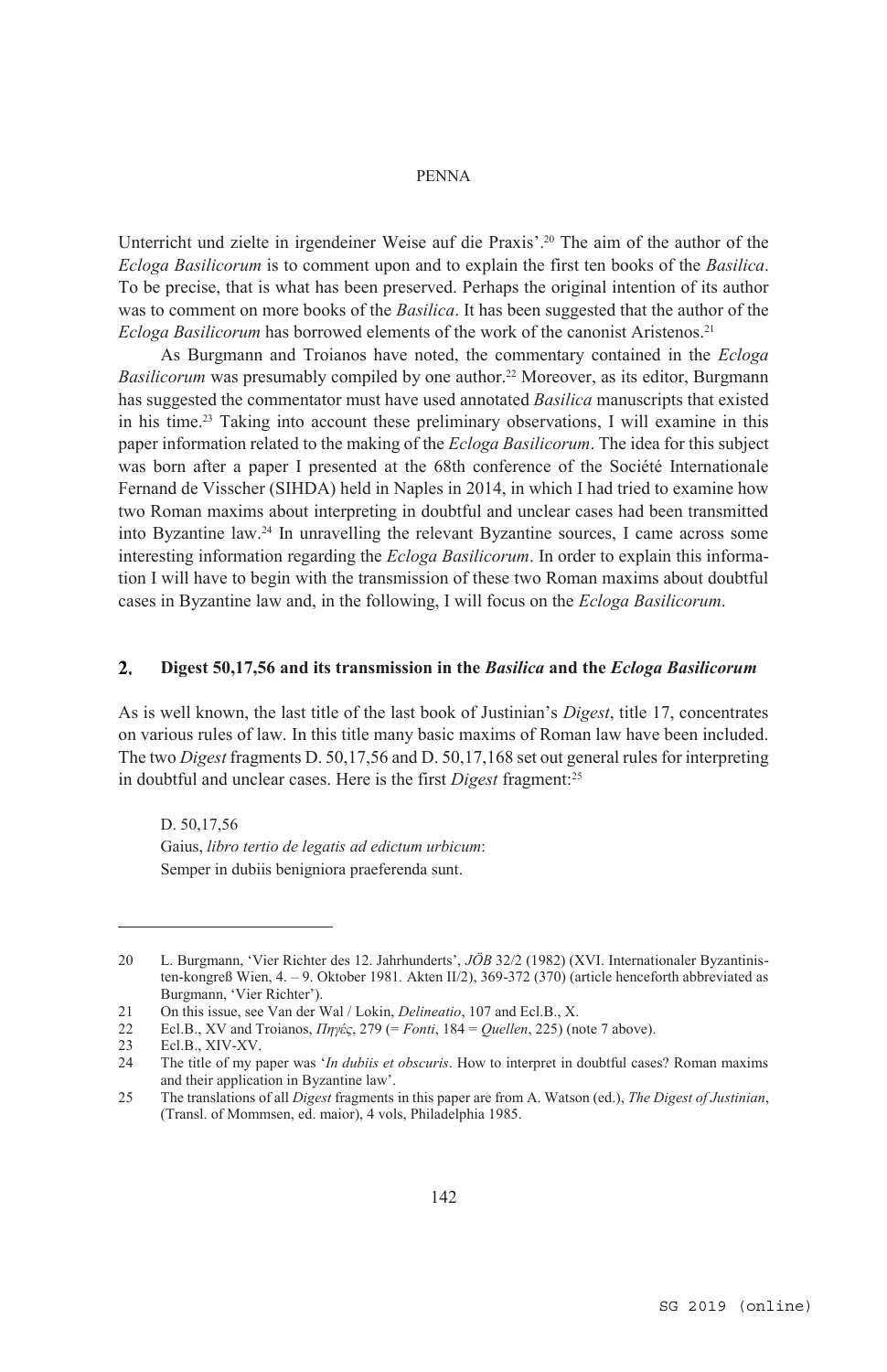'Gaius, Legacies in relation to the urban praetor's edict, book 3: In doubtful cases, the more generous view is always to be preferred.'

This *Digest* fragment has been transmitted in the second book of the *Basilica*. In fact, both two last titles of the *Digest*, namely titles 16 and 17, which deal with the meaning of words, expressions and various rules and maxims, are to be found in the second book of the *Basilica*. *Digest* fragment D. 50,17,56 reads as follows in the *Basilica*:

B. 2,3,56 = D. 50,17,56 (BT 54/5-6) Ἐν τοῖς ἀμφιβόλοις τὸ φιλάνθρωπον ἐπικρατεῖ.

'In doubtful cases the mild view is to be preferred.'

There are no *scholia* preserved for this particular *Basilica* fragment, but as the last editors note, there is a *scholion* on a later part of the *Basilica* text which makes reference to this rule. This is BS 285/7–8 (sch. Ca 4 ad B. 11,1,39 = D. 2,14,39).<sup>26</sup> Indeed, there we read the words of the scholiast 'And also chapter 56 of this <title> says:' and then he repeats the rule ἐν τοῖς ἀμφιβόλοις τὸ φιλάνθρωπον ἐπικρατεῖ. I have encountered one more *Basilica*  $scholion$  in which the rule is literally repeated<sup>27</sup> and another three  $scholia$  in which the same rule is expressed but in slightly different words.28 Let us now examine the relevant comment of the author of the *Ecloga Basilicorum* on the *Basilica* fragment cited above:

*Ecloga Basilicorum*: comment on B. 2,3,56

 $\overline{a}$ 

Διέθετό τις ἐγγράφως καὶ ἐνεστήσατο κληρονόμους γʹ ἢ δʹ καταλιπὼν καὶ ληγάτα διαφόροις προσώποις· μετὰ ταῦτα λυπηθεὶς καθ' ἑνὸς τῶν κληρονόμων ἐχάραξε τὴν διαθήκην καὶ

<sup>26</sup> On Ca (= cod. Coisl. gr. 152, dating from the second half of the twelfth century), cf. RHBR, I, No. 203. 27 BS 1466/22-23 (sch. Pa 10 ad B. 22,5,42 = D. 12,2,42): Φησὶ γὰρ καὶ βιβ. βʹ. τιτ. γʹ. κεφ. νϛʹ.· καὶ ἐν τοῖς ἀμφιβόλοις τὸ φιλάνθρωπον ἐπικρατεῖ. On Pa (= cod. Paris. gr. 1348, dating from the beginning of the thirteenth century), cf. RHBR, I, No. 161.

<sup>28</sup> BS 2961/12-14 (sch. Pc 2 ad B. 48,13,12 = C. 7,4,14): διὸ ἐν ταῖς ἀμφιβόλοις σημασίαις βέλτιόν ἐστι, καὶ μάλιστα ἐν τῇ ἐλευθερία, φειδοῖ αὐτῆς φιλανθρωποτέραν περιλαμβάνειν γνώμην. On Pc (= cod. Paris. gr. 1349, dating from the eleventh century), cf. RHBR, I, No. 162. BS 3894/8-9 (sch. Pe 4 ad B. 60,51,30 = D. 48,19,28§16): Ἐπὶ γὰρ τῶν ἀσαφῶν τὸ ἧττον ἐπιλεγόμεθα καὶ ἐν τοῖς ἀμφιβόλοις τὸ φιλάνθρωπον νικ $\hat{q}$ ; BS 3897/10 (sch. Pe 1 ad B. 60,51,39 = D. 48,19,42): Έν γὰρ τοῖς ἀμφιβόλοις τὸ φιλάνθρωπον νικ $\hat{a}$  (...); on Pe (= cod. Paris. gr. 1350, dating from the twelfth century), cf. RHBR, I, No. 163. It is not clear whether the final two *scholia* are "old" or "new".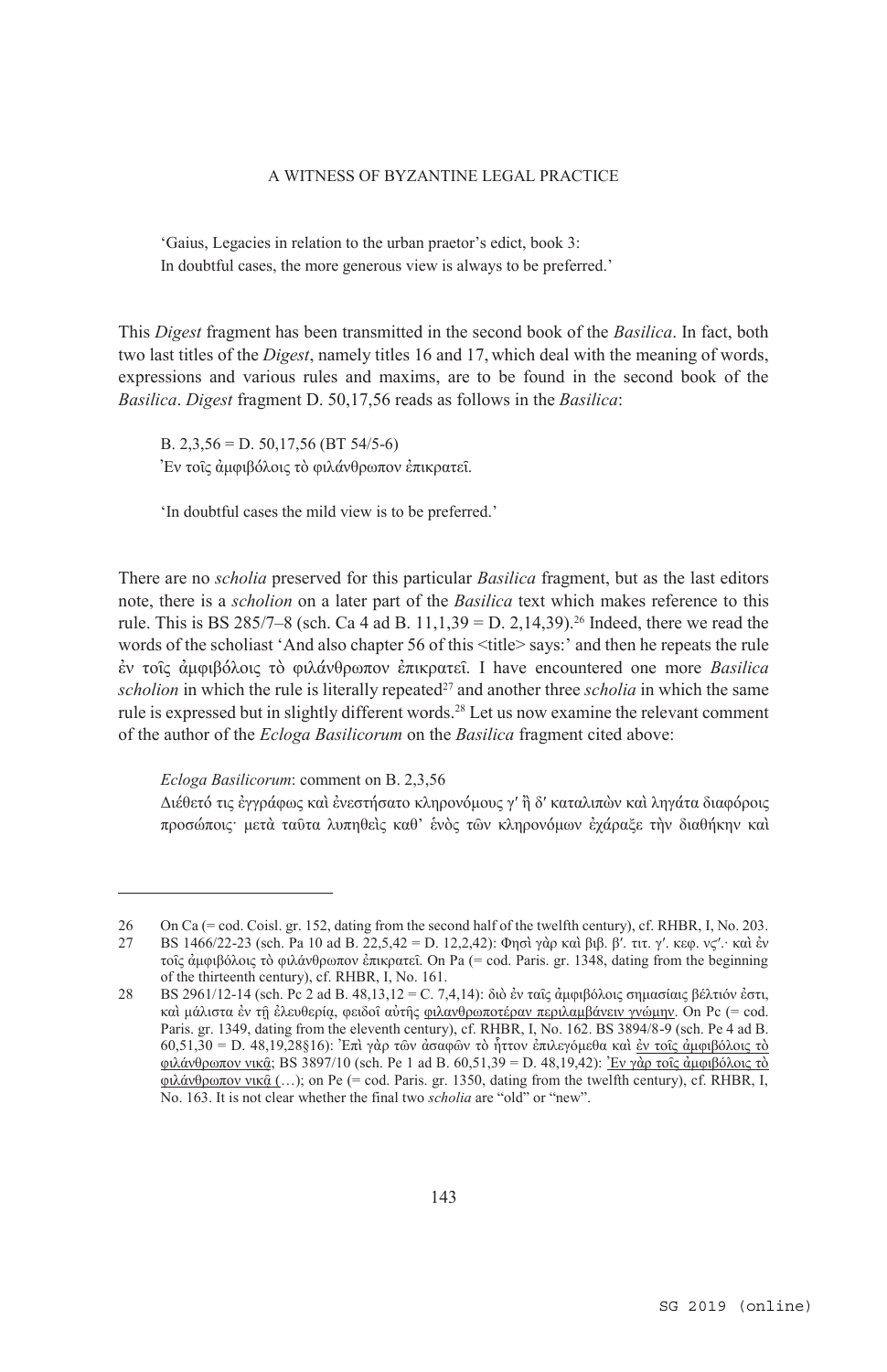προσέγραψεν, ὅτι "διὰ μῖσος ἑνὸς τῶν κληρονόμων ἐχάραξα τὴν διαθήκην"· εὑρέθη ἡ διαθήκη ἐσφραγισμένη καὶ ἐλινοτομήθη καὶ ἀνεσφραγίσθη. Εἰ μὲν αὐτοῦ μόνου τοῦ κληρονόμου τὸ ὄνομα ἐχαράγη, δίδονται καὶ τὰ ληγάτα καὶ ἔρρωνται καὶ αἱ ἐνστάσεις τῶν λοιπῶν κληρονόμων· εἰ δὲ καὶ τῶν λοιπῶν κληρονόμων τὰ ὀνόματα εὕρηνται κεχαραγμένα, τότε ζητεῖται, πότερον αὐτὸν μόνον ἠθέλησε ζημιῶσαι καὶ ἐκβαλεῖν ἀπὸ τῆς ἰδίας κληρονομίας ἢ καὶ τοὺς λοιποὺς δι' αὐτόν; καὶ εἰ ἔστιν ἀμφίβολον, καὶ τὰ ληγάτα ἔρρωνται καὶ αἱ ἐνστάσεις τῶν λοιπῶν διὰ τὸ φιλάνθρωπον· *ἐν* γὰρ *τοῖς ἀμφιβόλοις τὸ φιλάνθρωπον ἐπικρατεῖ*.

Τὸ δὲ ἑρμηνευθὲν παρὸν νόμιμόν ἐστι νςʹ κεφ. τοῦ γʹ τιτ. τοῦ βʹ βιβ. 29

'Someone wrote a will and appointed three or four heirs and left also legacies to different persons; after that, because he was disappointed with one of the heirs, he erased the will and added that "because of hating one of the heirs, I erased the will". His will was found sealed and was opened and unsealed.<sup>30</sup> If it is only the name of that heir that was scraped off, the legacies are given and the appointment of the other heirs is valid; if, however, the names of the other heirs are also found erased, then the question is, whether he wanted to damage and remove from his estate only him, or also the others because of him. And if it is doubtful, both the legacies and the appointment of the others are valid because of mildness; because *in doubtful cases the more mild view is to be preferred.* 

The legal rule that has been interpreted here is the  $56<sup>th</sup>$  chapter of the  $3<sup>rd</sup>$  title of the  $2<sup>nd</sup>$  book.'

The example that the commentator uses here refers to legacies and confirms the rule of the law: if there are doubts, the milder, the more philanthropic, the fairer solution should be followed. The word φιλάνθρωπον is used in Greek to describe the "mild view". As a general remark I note that the principle of φιλανθρωπία (= mildness) played an important role in Byzantium and scholars have discussed this issue to some extent.31 A good emperor had to be first of all φιλάνθρωπος, had to show mildness and mercifulness, and this Byzantine thought is reflected in many sources.<sup>32</sup> And it was not only the emperor who had to be mild (φιλάνθρωπος). A good judge should also possess this virtue, according to many sources.

<sup>29</sup> Ecl.B. 108/28-109/6.<br>30 In the Greek text ελιν

In the Greek text ἐλινοτομήθη καὶ ἀνεσφραγίσθη = the thread was cut and the seal was broken.

<sup>31</sup> On the term φιλανθρωπία in legal texts, cf. especially Σπ. Τρωιάνος, 'Η έννοια της φιλανθρωπίας στα βυζαντινά νομοθετικά κείμενα' in *Τιμητικός τόμος Μιχ. Π. Σταθόπουλου*, Αθήνα / Κομοτηνή 2010, 2779-2802.

<sup>32</sup> In the prefaces of laws, for example. See the title of the Isaurian *Ecloga* (8th. c.), which reads: Ἐκλογὴ τῶν νόμων ἐν συντόμῳ γενομένη παρὰ (…) καὶ ἐπιδιόρθωσις εἰς τὸ φιλανθρωπότερον (…). Cf. A. Schminck, 'Minima Byzantina. I. Ἐπιδιόρθωσις εἰς τὸ φιλανθρωπότερον', *SZ* 132 (2015), 469-474.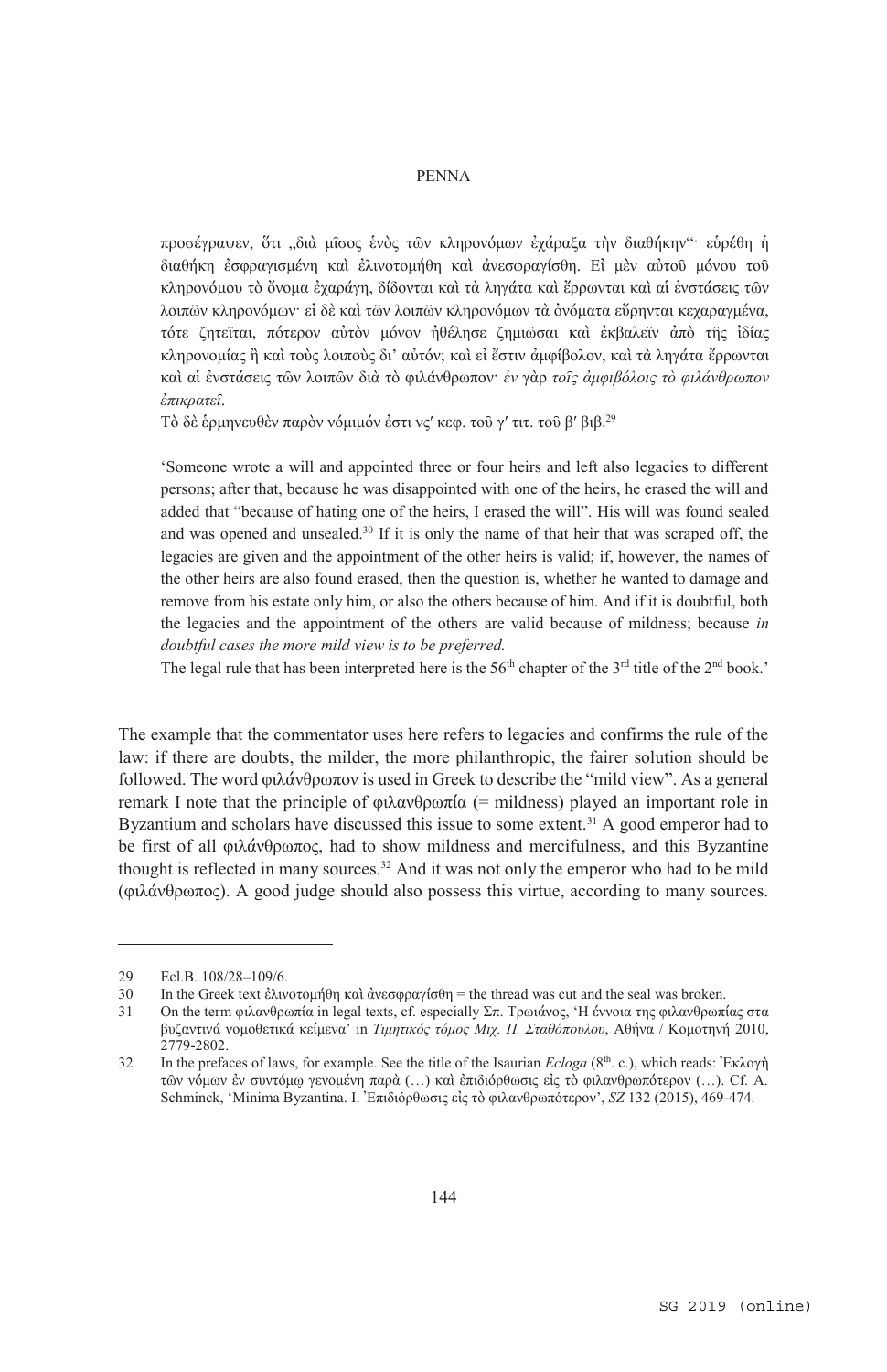Michael Psellos  $(11<sup>th</sup>, c)$ , the well-known Byzantine philosopher describes in many of his writings the qualities of a good judge. A good judge, Psellos observes, has to be wise and fair (σοφὸς καὶ δίκαιος), but he also has to show mildness (φιλανθρωπία).33 However, a general discussion of the notion of φιλανθρωπία in Byzantium goes beyond the scope of this paper.

The above comment in the *Ecloga Basilicorum* is a typical example of the style of the commentator, as described above. Rather than referring to the law in theory, he prefers to use an example to directly illustrate what the law means here. The law mentions that in doubtful cases the mild view is to be preferred. How is this rule reflected in legal practice? This is what the commentator is trying to explain by means of his example. What is interesting is that the commentator of the *Ecloga Basilicorum* uses at this point an example, which can be found in another *Basilica* book, different from the one that the commentator comments upon here. In particular, we come across the same example in the  $7<sup>th</sup>$ , title of the 35th. *Basilica* book dealing with erasures in wills; here is the corresponding passage from the *Basilica*: 34

B. 35,7,2 = D. 28,4,2 (BT 1577/16-24):

 $\overline{a}$ 

Ἐὰν ὁ διαθέμενος προσγράψῃ διὰ τὸ μῖσος ἑνὸς τῶν κληρονόμων χαράξαι τὴν διαθήκην καὶ εὑρεθῇ ἐσφραγισμένη, εἰ μὲν αὐτοῦ μόνου τὸ ὄνομα ἐχαράγη καὶ ὑποκατάστατον εἶχεν, μόνος αὐτὸς ἀπωθεῖται, καὶ τὰ παρ' αὐτοῦ καταλειφθέντα ληγάτα δίδονται, ὅτε μόνην τὴν ἔνστασιν αὐτοῦ ἠθέλησεν ὁ διαθέμενος ἀκυροῦσθαι. Εἰ δὲ καὶ πάντων τῶν κληρονόμων τὰ ὀνόματα

<sup>33</sup> E. Kurtz / F. Drexl (eds.), *Michaelis Pselli Scripta minora magnam partem adhuc inedita.* Vol. II: Epistulae, (Orbis Romanus. Biblioteca di testi medievali, 13), Milano 1941, 47. Saradi includes many references to the principle of φιλανθρωπία occurring in the writings of Psellos; cf. H. Saradi, 'The Byzantine Tribunals: Problems in the application of justice and state policy (9<sup>th</sup>.-12<sup>th</sup>. c.)', *RÉB* 53 (1995), 165-204 (186-187). Tourtoglou has examined the issue of philanthropy in Byzantine law repeatedly. In one of his writings, he outlines philanthropic rules in Byzantine legislation and jurisprudence; cf. Μ. Τουρτόγλου, 'Επιεικείς και φιλάνθρωπες διατάξεις του Βυζαντινού ποινικού δικαίου αμβλύνουσες την τραχύτητα του ποινικού κολασμού', *Πρακτικά της Ακαδημίας Αθηνών* 76 (2001), 142ff. (repr. in: Μ. Τουρτόγλου, *Μελετήματα Ιστορίας Ελληνικού Δικαίου* 4 (2004), 9-35, in particular 25-35). During the 23rd. International Congress of Byzantine Studies in Belgrade in 2016, L. Paparriga-Artemiades presented the paper '«Tομαί» dans les ambigüités («ἀμφίβολα») des lois byzantines. Éléments des approches interprétatives des scoliastes byzantins'. The paper has been published in B. Krsmanović / L. Milanović / B. Pavlović (eds.), *Proceedings of the 23rd International Congress of Byzantine Studies, Belgrade, 22 – 27 August 2016*. Round tables, Belgrade 2016, 66-70. While examining questions of interpretation of Byzantine jurists, Paparriga-Artemiades also discussed the application of a milder view in certain legal cases. In her material, she used many fragments from the *Ecloga Basilicorum* as well. Cf. also L. Paparriga-Artemiades, 'Interventions de l'herméneutique juridique dans la résolution des ambiguïtés de la loi lors des contestations en justice à l'époque byzantine', *Humanitas* 69 (2017), 81-109 (https://doi.org/10.14195/2183-1718\_69\_4 (7 July 2017)).

<sup>34</sup> In the edition of the *Ecloga Basilicorum* at the comment on B. 2,3,56 = D. 50,17,56 Burgmann adds: 'cf. B. 35,7,2 (D. 28,4,2)'.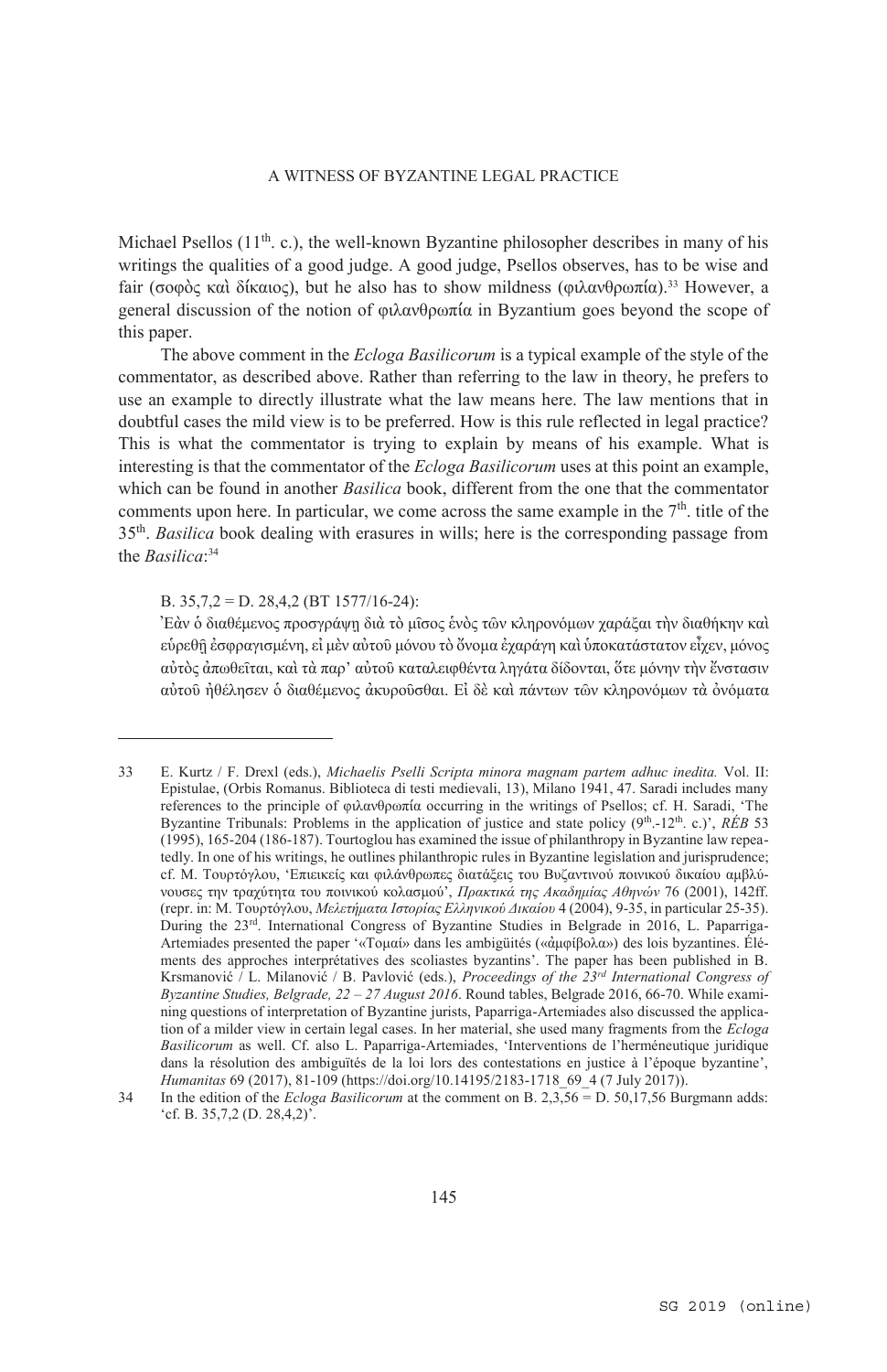περιεχάραξεν, τότε ζητοῦμεν, πότερον αὐτὸν μόνον ἠθέλησε ζημιῶσαι ἢ καὶ τοὺς ἀλλοὺς δι' αὐτόν· ἐν ἀμφιβόλῳ δὲ καὶ αἱ ἐνστάσεις τῶν λοιπῶν καὶ τὰ ληγάτα ἔρρωται διὰ τὸ φιλάνθρωπον ۤαὐτοῦۥ.

'If the testator adds as a postscript that because of his hatred of one of the heirs he has made an erasure in the will and the will is found sealed, if only the name of that heir was scraped off and [the will] had a substitute [for that heir], then the legacies that he had left are given because the testator wanted to annul only the appointment of that heir. If, however, he scratched off the names of all the heirs, then we ask whether he wanted to damage only him or also the others because of him. And if it is doubtful, both the legacies and the appointment of the others are valid because of mildness.'

The fact that the commentator uses an example from another book of the *Basilica* can give us some information on how he made his compilation, but I will return to this issue after examining the second Roman maxim and its transmission in Byzantine law. By comparing this example (erasure of will and legacies) in the *Ecloga Basilicorum* and in the *Basilica*, we observe that the passage in the *Ecloga Basilicorum* is slightly longer than the corresponding *Basilica* fragment. Another difference between the two passages is that the commentator of the *Ecloga Basilicorum* uses more lively language. Rather than "describing" the example, he prefers to "live" the example himself. He uses the verb in the first person singular: "I erased the will". For a better understanding of both passages, I also quote the *Digest* fragment from which the *Basilica* fragment B. 35,7,2 actually derives:

D. 28,4,2:

Idem (Ulpianus) libro quarto disputationum. Cancellaverat quis testamentum vel induxerat et si propter unum heredem facere dixerat: id postea testamentum signatum est. quaerebatur de viribus testamenti deque portione eius, propter quem se cancellasse dixerat. dicebam, si quidem unius ex heredibus nomen induxerit, sine dubio ceteram partem testamenti valere et ipsi soli denegari actiones: sed legata ab eo nominatim relicta debebuntur, si voluntas ea fuit testantis, ut tantum heredis institutio improbetur. sed si instituti nomen induxit et substituti reliquit, institutus emolumentum hereditatis non habebit. sed si omnia nomina induxerit, ut proponitur, adscripserit autem idcirco se id fecisse, quia unum heredem offensum habuit, multum interesse arbitror, utrum illum tantum fraudare voluit hereditate an vero causa illius totum testamentum infirmare, ut licet unus inductionis causam praebuerit, verum omnibus offuerit. et si quidem soli ei ademptam voluit portionem, ceteris nihil nocebit inductio, non magis quam si volens unum heredem inducere invitus et alium induxerit. quod si putavit totum testamentum delendum ob unius malum meritum, omnibus denegantur actiones: sed an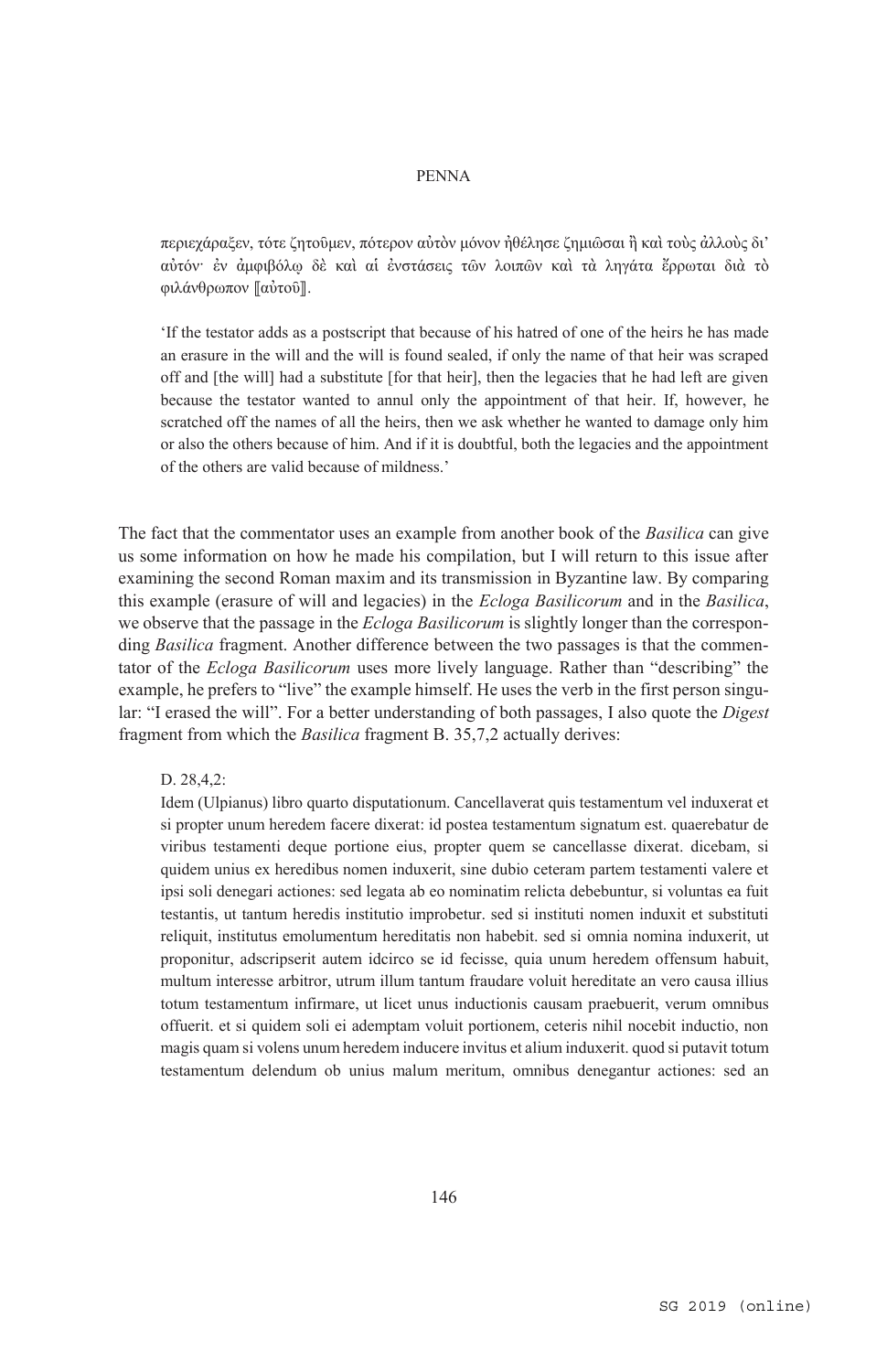legatariis denegari actio debeat, quaestio est. in ambiguo tamen interpretandum erit et legata deberi et coheredum institutionem non esse infirmandam.

'Ulpian, *Disputations*, book 4: A person had canceled his will or erased it and said he was doing so on account of one of the heirs; this will was later sealed. The question was raised whether the will was in force and what the position was regarding the share of the one on whose account he had said that he had canceled [it]. I held that if in fact he erased the name of one of the heirs, undoubtedly the remaining part of the will stood, and actions would be denied only to him; but legacies specifically charged on him will be payable if it was the wish of the testator that only the institution of the heir should be disapproved. But if he erased the name of the institute and left that of a substitute, the institute will not have the benefit of the inheritance. But if he erased all the names, as it proposed, but added that the reason why he did so was because he was offended with one of the heirs, I think it matters a great deal whether he intended to deprive only him of the inheritance or intended rather to nullify the whole will because of him, so that although one provided the reason for the erasure, still it prejudiced all of them. And, indeed, if he intended that a share should be taken away from him alone, the erasure will not prejudice the others at all, any more than if, intending to erase one heir, he unintentionally erased another one as well. But if he thought that the whole will should be obliterated because of the demerits of one, all will be denied actions; but there is a question whether an action should be denied to the legatees. But in case of ambiguity, the interpretation to be adopted will be that the legacies are to be paid and also that the institution of the co-heirs is not to be nullified.'

By comparing this same example (erasure of will and legacies) in the three texts (*Ecloga Basilicorum*, *Basilica* and *Digest*), it is clear that the most extensive text is the *Digest* fragment. In the *Digest* fragment the argumentation of every case and the intentions of the testator are explained in detail. As in most cases, the *Basilica* passage here is a summary of the corresponding *Digest* fragment. The passage from the *Ecloga Basilicorum* is the most vivid of the three in its use of language. The commentator successfully manages to capture the core of the *Digest* and *Basilica* fragments in sufficient words. Here is a schematic approach of the corresponding passages:

B.  $2,3,56 = D.50,17,56$  [No *Basilica scholia* preserved here] ↓ comment of *Ecloga Basilicorum*  $\rightarrow$  uses example from B. 35,7,2 = D. 28,4,2 [No *Basilica scholia* preserved here]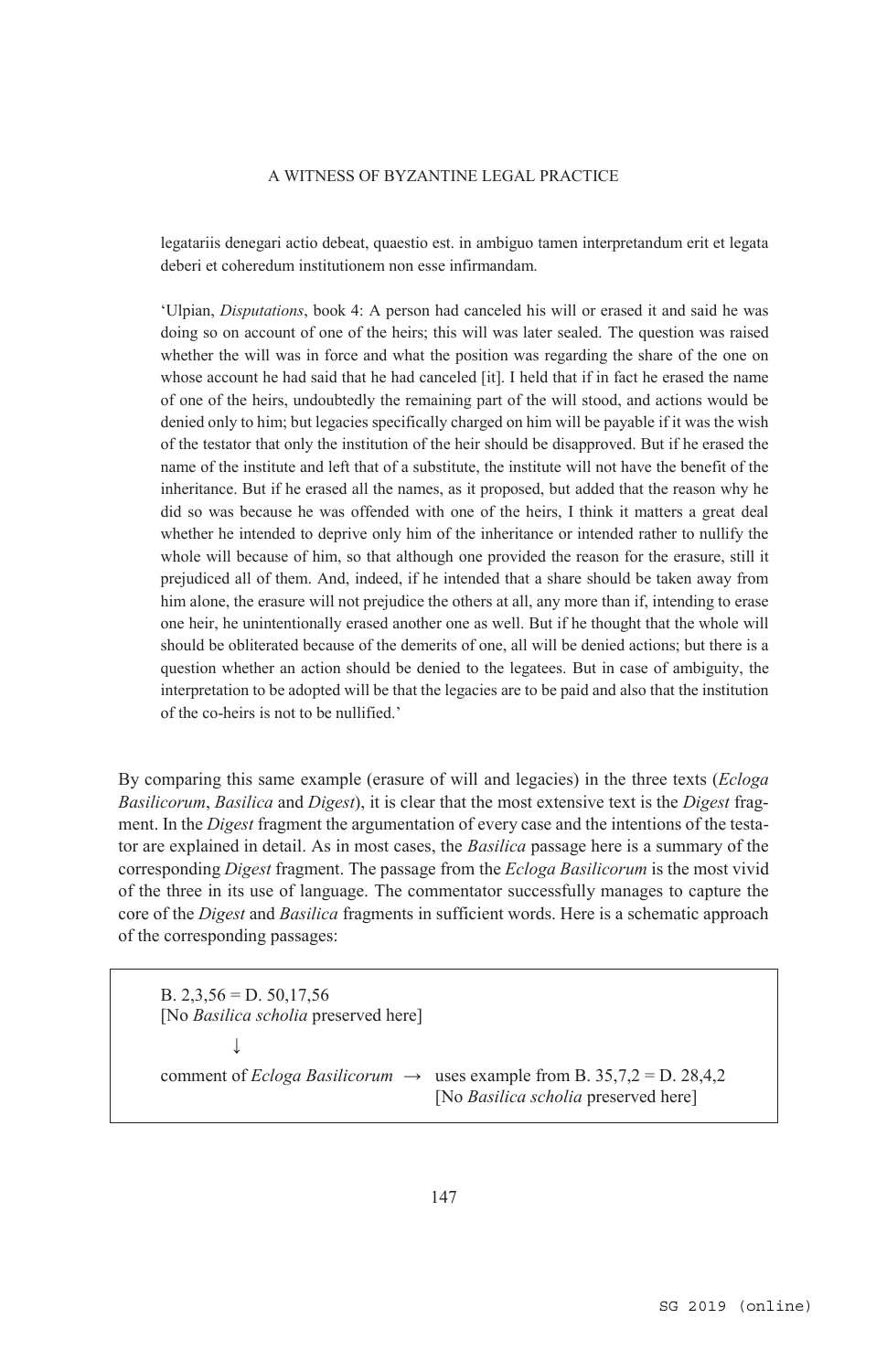### $\mathbf{3}$ . **Digest 50,17,168 and its transmission in the** *Basilica* **and the** *Ecloga Basilicorum*

The second *Digest* fragment that deals with dubious cases is D. 50,17,168, which reads as follows:

D. 50,17,168pr:

 $\overline{a}$ 

Idem (Paulus) libro primo ad Plautium. Rapienda occasio est, quae praebet benignius responsum.

'Paul, Plautius, book 1: The occasion of offering a mild reply must be seized.'

The counterpart of this fragment in the *Basilica* reads:

B. 2,3,168 = D. 50,17,168 (BT 63/13-14): Ἐν τοῖς ἀσαφέσι τὸ φιλάγαθον ἑρμηνεύομεν.

'In unclear cases we interpret in a mild way.'

In the *Basilica* fragment the word φιλάγαθον is used to describe the "mild way". In the only preserved *Basilica scholion* on this particular *Basilica* text fragment, the scholiast advises the reader to check some other references in other books of the *Basilica* and their comments.35 I have encountered two more *scholia* in other *Basilica* books that refer to this rule while using the same word φιλάγαθον, both the noun<sup>36</sup> and the corresponding adverb φιλαγάθως. 37

<sup>35</sup> BS 20/11–12 (sch. P 1 ad B. 2,3,168 = D. 50,17,268): Ζήτει κεφ. θ′. καὶ τὰ ἐκεῖ <παρα>γεγραμμένα καὶ βιβ. ιθ′. τιτ. α′. κεφ. πγ′. δ′. (cf. C. 4,40,3 et 4?) καὶ βιβ. μδ′. τιτ. ιη′. η′. καὶ βιβ. λε′. τιτ. ιδ′. λζ′. On P (= cod. Paris. gr. 1352, dating from the beginning of the thirteenth century), cf. RHBR, I, No. 166.

<sup>36</sup> BS 2960/29-2961/1 (sch. Pc 1 ad B. 48,13,12 = C. 7,4,14): (…) καὶ πάντες οἱ τικτόμενοι ἐλευθεροῦνται, κἂν πολλοὶ ὦσιν, ἐπειδὴ ἐν τοῖς ἀμφιβόλοις κρατεῖ τὸ φιλάγαθον. (This is an old *scholion* by Theodorus).

<sup>37</sup> BS 2713/6-7 (sch. Pc 2 ad B. 45,4,8 = C. 6,61,5): (…) καὶ ταῖς τῶν νόμων διαφοραῖς σκαζούσας δίκας φιλαγάθως ἑρμηνεύειν, (...). Just after this *scholion* there is another *scholion* numbered by the editors as 2*b*, which reads (BS 2713/20-21): σκαζούσας δίκας φιλαγάθως ἑρμηνεύειν – Θαλελαίου. Τοῦτο καὶ ἐν τοῖς Πρώτοις λέγει, ὅτι δεῖ τοὺς νόμους φιλαγάθως ἑρμηνεύειν. Indeed, as Thalelaeus mentions, we have seen that this rule, to interpret the laws in a mild way, has been put down in the first books of the *Basilica* – to be precise, in the second *Basilica* book. The *scholion* 2*b* is not a *scholion* on the *Basilica* text, but is related to sch. Pc 2 ad B. 45,4,8 = C. 6,61,5, which is a *kata podas*. 2*b* is a *scholion* of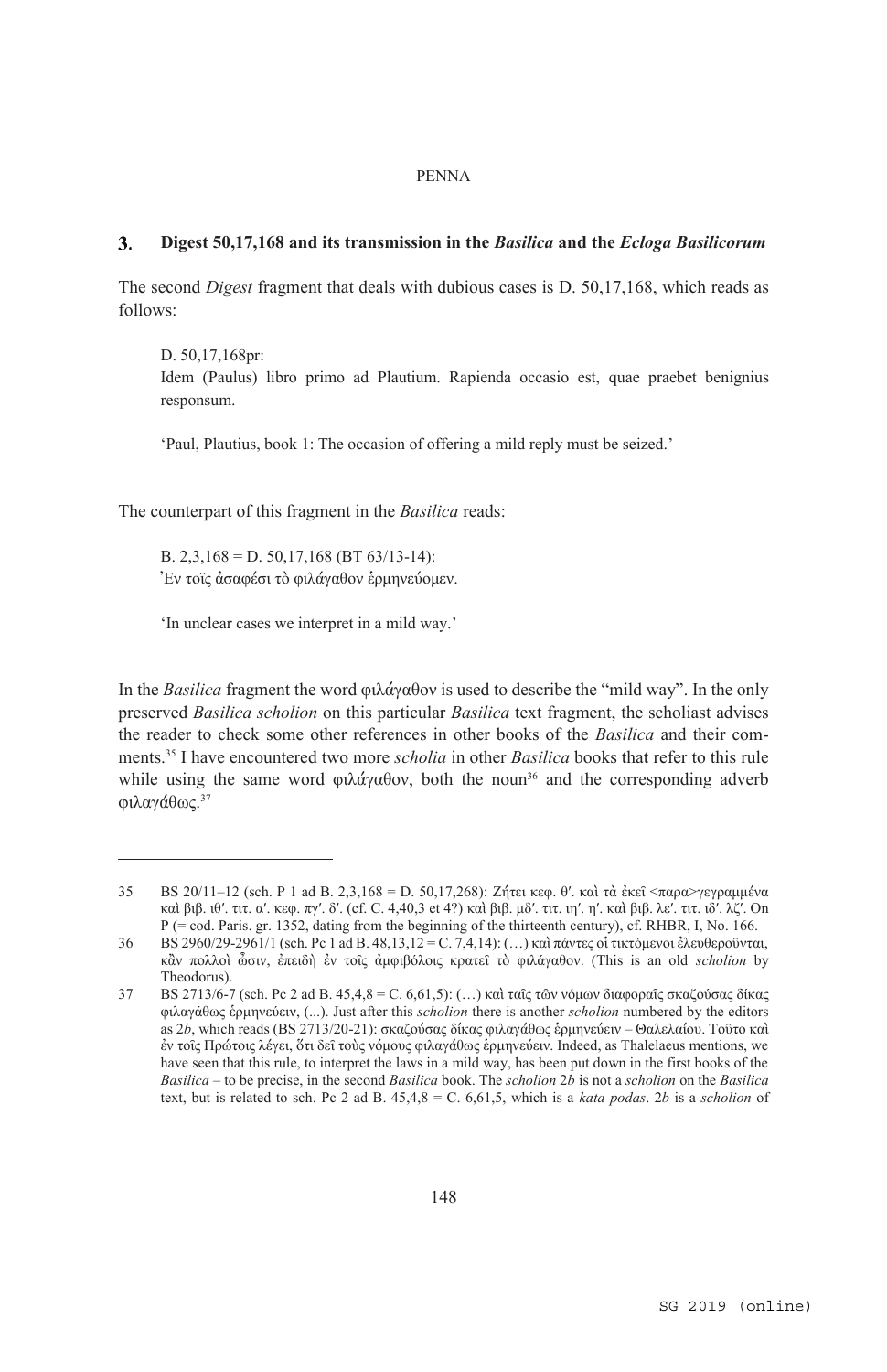Once again, it is the *Ecloga Basilicorum* that offers more information about this *Basilica* passage and its application. The commentator gives here two examples, both included in his comment on B. 2,3,168; the first example is a case of slave twins and the other a case of a son under guardianship. Here is the corresponding comment:

## • **Text 1.38**

The case of the slave twins.

*Ecloga Basilicorum*, comment on B. 2,3,168 = D. 50,17,168:

Οἷον ὡς ἐπὶ θέματος· τελευτών τις ἔγραψεν ἐν τῇ ἰδίᾳ διαθήκη· "ἡ δούλη μου Μαρία ἔστω ἐλευθέρα, ἐὰν ἄρρεν πρῶτον τέκῃ"· μετὰ τελευτὴν τοῦ διαθεμένου τέτοκεν ἡ Μαρία ἐν μιᾷ γαστρὶ καὶ ἄρρεν καὶ θῆλυ, καὶ δῆλον οὐκ ἦν, ποῖον πρῶτον ἐτέχθη, καὶ ἦν ἀμφιβολία, ἆρα γενήσεται ἐλευθέρα ἡ Μαρία καὶ ἔσονται καὶ τὰ τεχθέντα ἐλεύθερα ὡς ἀπὸ ἐλευθέρας γεννηθέντα ἢ μή τί γε διὰ τὸ εἶναι ἄδηλον καὶ ἀσαφὲς τὸ ποῖον πρῶτον ἐτέχθη, καὶ ἡ Μαρία ἐναπομένει τῷ ζυγῷ τῆς δουλείας τρυχομένη καὶ τὰ τεχθέντα ἔσονται δοῦλα. Λέγομεν οὖν, ὅτι καὶ ἡ Μαρία ἐλευθερωθήσεται καὶ τὰ τεχθέντα εὐγενῆ ἔσονται ὡς ἀπὸ ἐλευθέρας τεχθέντα· ἐν γὰρ τοῖς ἀσαφέσι καὶ μὴ καθαρῶς καταλαμβανομένοις τὸ φιλάγαθον ἑρμηνεύομεν, φιλάγαθον δέ ἐστι τὸ εἰπεῖν πρῶτον γεννηθῆναι τὸ ἄρρεν καὶ διὰ τοῦτο γενέσθαι καὶ πάντας ἐλευθέρους. 39

'To take an example; someone at his death wrote in his own will: "Let my slave Maria be free if she gives birth first to a boy." After the death of the testator, Maria gave birth at the same delivery to a boy and a girl, and it was not clear which [child] was born first; and there was doubt whether Maria will become free and the born [children] will also become free, as having been born from a free woman, or, because it is unclear and doubtful which was born first, both Maria continues to be worn out by the burden of slavery and the children will be slaves. Well, we say that both Maria will become free and the children will be freeborn, because they have been born from a free woman; for in obscure and unclear cases, we interpret in a mild way; and it is mild to say that the boy was first born and that because of this, all will become free.'

Thalelaeus on the *kata podas* Pc 2 ad B. 45,4,8 = C. 6,61,5. See the explanation by the editors in H.J. Scheltema / D. Holwerda (edd.), *Basilicorum Libri LX*. Series B Volumen VII: Scholia in libros XLII,2 – XLVIII, Groningen / 's-Gravenhage 1965, *praefatio*, v.

<sup>38</sup> I refer to this first passage from the *Ecloga Basilicorum* as "Text 1" because I would like to compare it further on with other texts.

<sup>39</sup> Ecl.B. 150/2-12.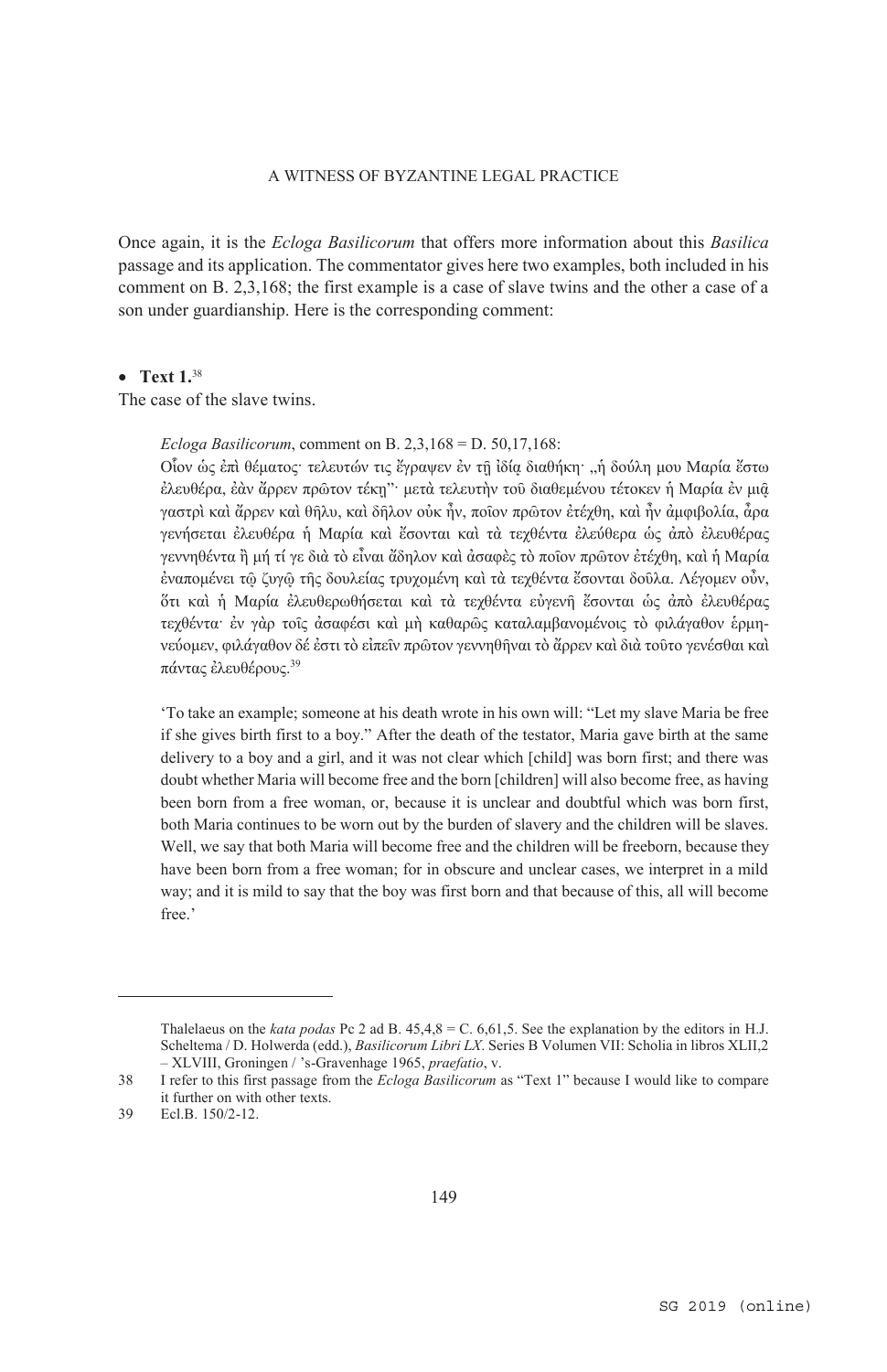The case of the son under guardianship.

*Ecloga Basilicorum*, comment on B. 2,3,168 = D. 50,17,168:

Καὶ ἄλλους δὲ πολλοὺς προσφόρους εὑρήσει τις θεματισμοὺς τῷ παρόντι κανόνι, οἷον ὡς ἐπὶ θέματος· Πέτρος τις ἐτελεύτησε καταλιπὼν ἄνηβον παῖδα ὑπὸ ἐπίτροπον· ἀνεφύη τούτῳ Παῦλός τις καὶ ἔλεγε δανεῖσαι τούτῳ νομίσματα καὶ δέξασθαι καὶ ἐγγυητάς· ὁ ἄνηβος ὤμοσε μὴ χρεωστεῖν. Καὶ ζήτησις ἦν, ἆρα συνηλευθερώθησαν τῆς ἐνοχῆς καὶ οἱ ἐγγυηταὶ ἢ μή τί γε ὁ μὲν ἄνηβος ἐσεῖται ἐλεύθερος, οἱ δὲ ἐγγυηταὶ ἀπαιτηθήσονται· ἐποίει δὲ τὴν ζήτησιν ἡ τοῦ ὅρκου ἀσάφεια· οὐδὲ γὰρ ἐδήλωσεν ἐν τῷ ὅρκῳ ὁ ἄνηβος, ὅτι "οὐ χρεωστῶ, διότι οὐδ' ὅλως έδανεισάμην", ἢ ὅτι ,,οὐ γρεωστῶ διὰ τὸ μὴ παρεῖναι τὸν ἐπίτροπόν μου κατὰ τὸν καιρὸν τοῦ δανείου". Τοιαύτης οὔσης τῆς ἀμφιβολίας διὰ τὴν ἀσάφειαν τοῦ ὅρκου λέγομεν καὶ τοὺς ἐγγυητὰς συνελευθεροῦσθαι διὰ τὸ τὰ ἀσαφῆ πρὸς τὸ φιλάγαθον ἑρμηνεύεσθαι· φιλάγαθον δέ ἐστι τὸ λέγειν ἐλευθεροῦσθαι καὶ τοὺς ἐγγυητὰς σὺν τῷ ἀνήβῳ. Τὸ δὲ ἑρμηνευθὲν νόμιμόν ἐστι κεφ. ρξηʹ τοῦ γʹ τιτ. τοῦ βʹ βιβ. 40

'And one will find many other fictitious cases relevant for this rule; to bring an example: someone named Peter died leaving behind a son in the age of puberty under guardianship; a certain Paulus came forward against him and said that he [Paulus] had lent money to him [the boy] and had also received guarantors. The son under puberty swore that he did not owe. And the question was, whether the guarantors were also freed from the obligation, or the boy under puberty will be free (from the obligation), but there will be a claim against the guarantors. It was the uncertainty of the oath that caused the question; because the boy in puberty did not specify in the oath "I do not owe because I have not borrowed at all", or "I do not owe because my guardian was not present at the time of the loan". Since this doubt was due to the uncertainty of the oath, we say that the guarantors are also freed, because unclear cases are interpreted in a mild way; and it is mild to say that also the guarantors are freed together with the boy in puberty.

The legal rule that has been interpreted here is the 168<sup>th</sup>. chapter of the third title of the second book.'

The first example mentioned by the commentator here (female slave and twins) is included in another part of the *Basilica*, different from the one that the commentator explains here. In particular, this same example is found in the 18<sup>th</sup>. title of the 44<sup>th</sup>. *Basilica* book on ques-

<sup>40</sup> Ecl.B. 150/13-25.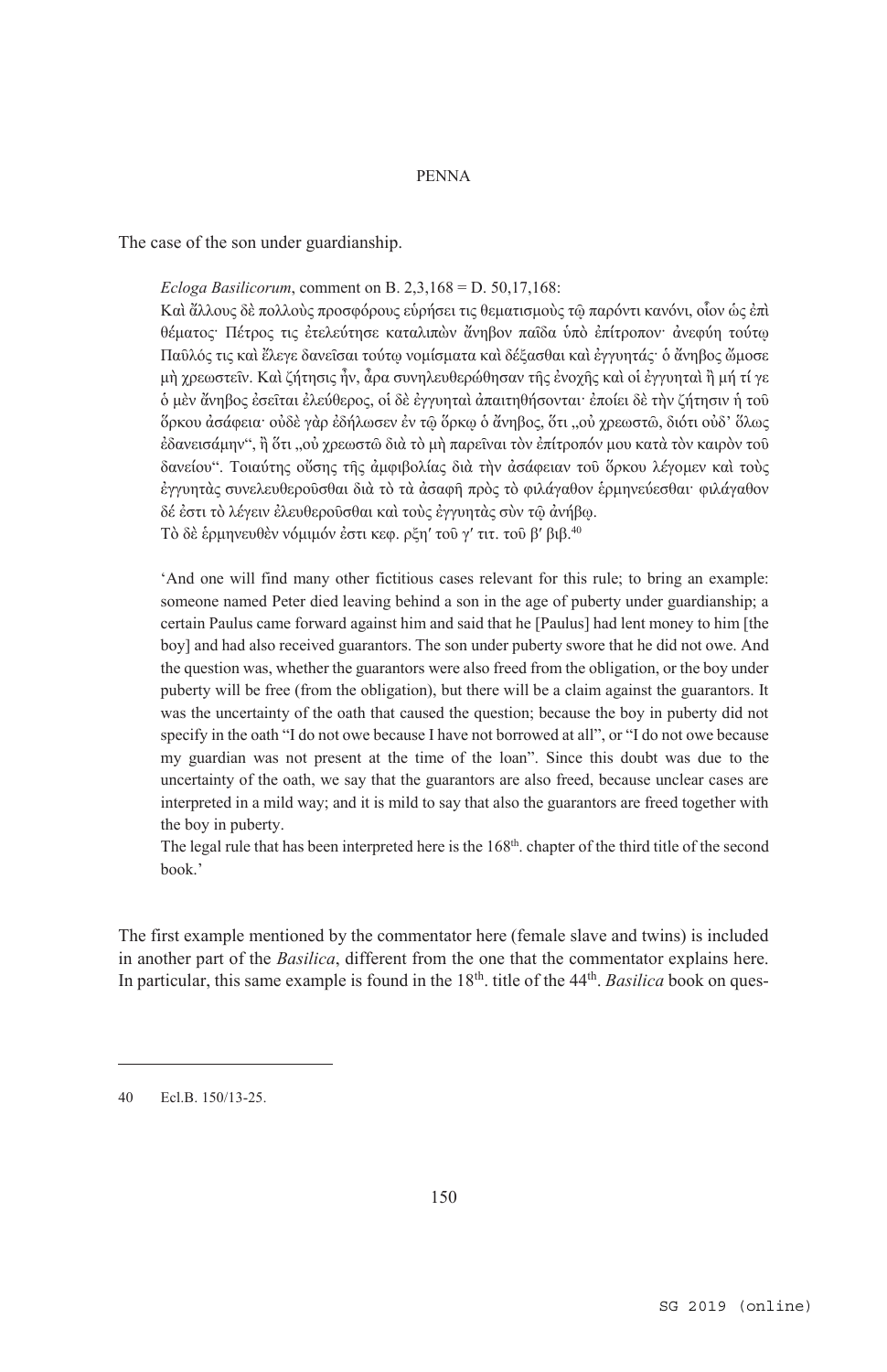tions of legacies (Περὶ πραγμάτων ἀμφιβόλων ληγατευομένων καὶ περὶ ἀφανῶν προσώ- $\pi$ <sub>0</sub>, which corresponds to the 5<sup>th</sup>, title of the 34<sup>th</sup>, book of the *Digest* entitled "About dubious cases" (*De rebus dubiis*).<sup>41</sup> The 44<sup>th</sup>. *Basilica* book has not been preserved and has been reconstructed by the last editors on the basis of other Byzantine sources.<sup>42</sup> In the  $18<sup>th</sup>$ . title of this *Basilica* book we read the same example about the female slave, who, according to the will, would become free only if she would give birth first to a boy and the legal question that arose after the birth of twins, a boy and a girl.

I will now quote this same example from the *Basilica* and, in the following, the *Digest* fragment from which the *Basilica* passage derives, in order to compare these passages with the same example in the *Ecloga Basilicorum*:

## x **Text 2.**

 $\overline{a}$ 

The case of the slave twins in the *Basilica*.

B. 44,18,10 = D. 34,5,10 (BT 2043/12/15):

Εἰ δὲ ἐλευθερίαν ὑπὸ αἵρεσιν ἐάσω δούλῃ τὴν ἐὰν πρῶτον ἄρρεν τέκῃ, καὶ ἐν μιᾷ γαστρὶ ἄρρεν καὶ θῆλυ τέκῃ καὶ μὴ δείκνυται, ποῖον πρότερον, ὁ ἄρρην δοκεῖ προτίκτεσθαι καὶ ἡ μήτηρ ἐλευθεροῦται καὶ ἡ θυγάτηρ εὐγενὴς τίκτεται· ἐν γὰρ τοῖς ἀμφιβόλοις τὸ φιλάγαθον προκρίνομεν. 43

'If I grant freedom to a female slave under the condition that if she gives birth first to a boy, and at the same time she gives birth to both a boy and a girl and it is not clear which [child] was first [born], it is considered that the boy was born first and the mother is freed and the daughter is born free; because in cases of doubt we prefer the more mild view.'

<sup>41</sup> In the edition of the *Ecloga Basilicorum* at the comment on B. 2,3,168 = D. 50,17,168, Burgmann adds in his *apparatus fontium*: compare for instance B.  $46,1,12 = D. 1,5,15-16$ , which reads (BT 2119/1-3): Trufωninu. Ἐὰν εἴπω Μαρίαν ἐλευθέραν εἶναι, εἰ τρεῖς τέκοι, καὶ τέκῃ μὲν ἐν μιῷ γαστρὶ ἓν ἢ δύο, ἐν ἄλλῃ δὲ δύο ἢ τρία, τὸ ὕστερον ὡς ἐξ ἀπελευθέρας τίκτεται. In this example the slave Maria will be freed if she gives birth to triplets, and the slave gave birth to one or two babies and afterwards to two or three. In this case she is also freed. This example reminds us of that mentioned in Ecl.B. 150/2-12, comment on B. 2,3,168 = D. 50,17,168.

<sup>42</sup> Mainly on the basis of the legal work *Tipoukeitos*; see in detail the critical apparatus and the apparatus of testimonies of the *Basilica* edition: BT 2042-2046.

<sup>43</sup> There are no *scholia* preserved for this *Basilica* book.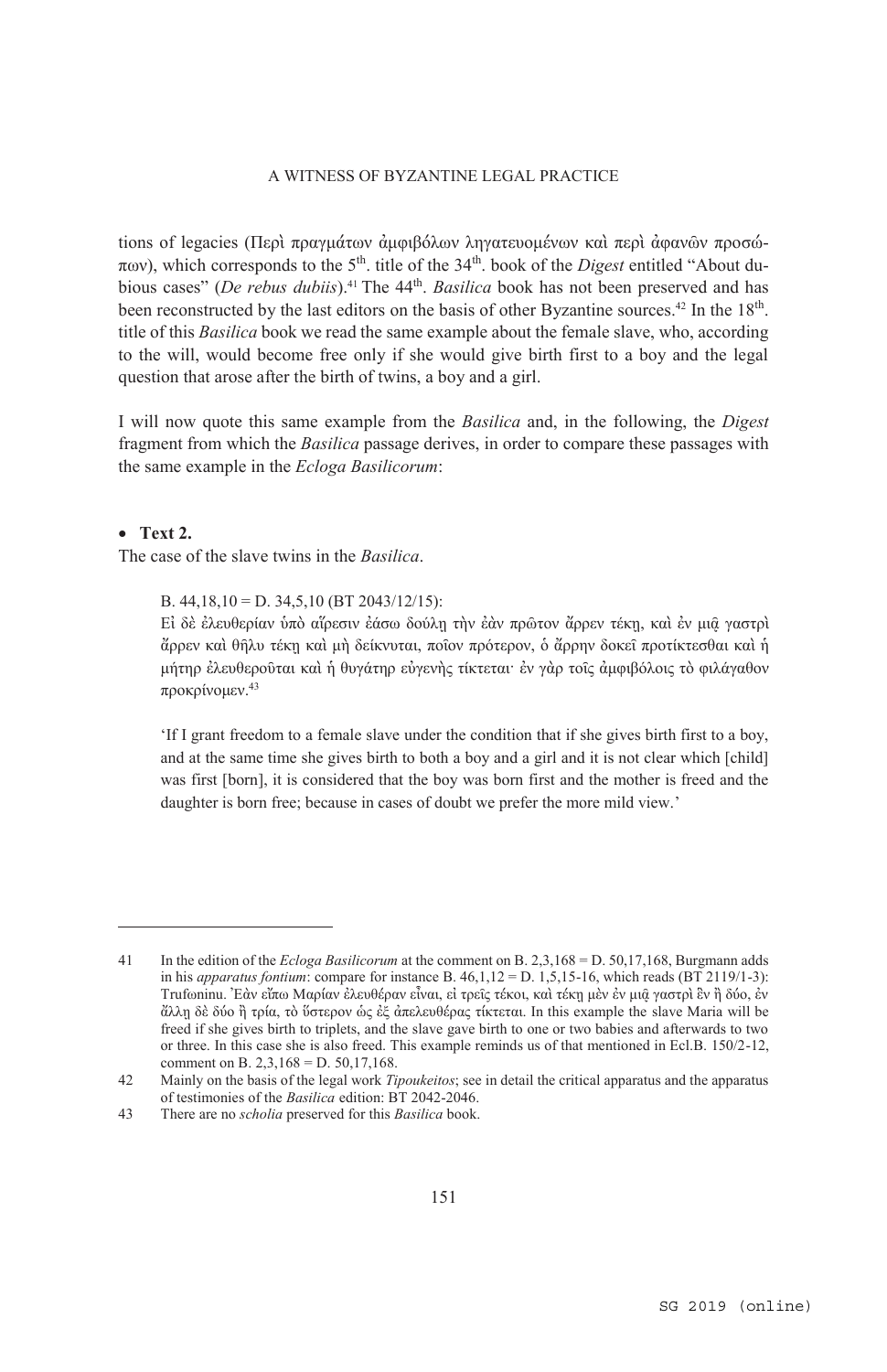### x **Text 3.**

 $\overline{a}$ 

The case of the slave twins in the *Digest*.

### D. 34,5,10,1:

Ulpianus libro sexto disputationum. (...). Plane si ita libertatem acceperit ancilla: "si primum marem pepererit, libera esto" et haec uno utero marem et feminam peperisset: si quidem certum est, quid prius edidisset, non debet de ipsius statu ambigi, utrum libera esset nec ne, sed nec filiae: nam si postea edita est, erit ingenua. sin autem hoc incertum est nec potest nec per suptilitatem iudicialem manifestari, in ambiguis rebus humaniorem sententiam sequi oportet, ut tam ipsa libertatem consequatur quam filia eius ingenuitatem, quasi per praesumptionem priore masculo edito.

'Ulpian, *Disputations*, book 6. (...). It is clear that if a female slave has received freedom on the following terms, "let her be free if the first child she bears is male" and she gives birth at the same confinement to two children, one male and one female, then provided, that it is certain which child was born first, there is no reason for doubt to arise either about her status, that is, whether or not she is free, or about that of the female child, since, if she was the second to be born she will be of free birth. However, if there is uncertainty as to the order of the births and no clarification can be secured even by careful judicial investigation, then, since the circumstances are controversial, the more humane view should be adopted whereby the slave obtains her freedom and her daughter the status of being freeborn on the presumption that the male child was the firstborn.'

As is usually the case, the *Basilica* text is shorter than the *Digest* fragment. By comparing the versions of the same example in all three texts (*Ecloga Basilicorum*, *Basilica* and *Digest*, – Texts 1, 2 and 3), it is clear that the example as presented by the commentator of the *Ecloga Basilicorum* comes closest to the version of the example in the *Digest*. A minor difference between the two is that in the example in the *Ecloga Basilicorum*, the female slave has the name Maria. For the rest, the two versions, that in the *Ecloga Basilicorum* and that in the *Digest*, are rather similar. Especially in their beginning, both texts are very similar in giving the condition of the legacy in a more lively form, in brackets within the text.

I would like to emphasize the fact that here the commentator of the *Ecloga Basilicorum* once again<sup>44</sup> uses an example taken from another part of the *Basilica*, different from the one that he comments upon, which in turn corresponds to another part of the *Digest*. As I hope to have shown by comparing the three passages (from the *Ecloga Basilicorum*, the

<sup>44</sup> The commentator did the same in his comment on B. 2,3,56, which was examined above.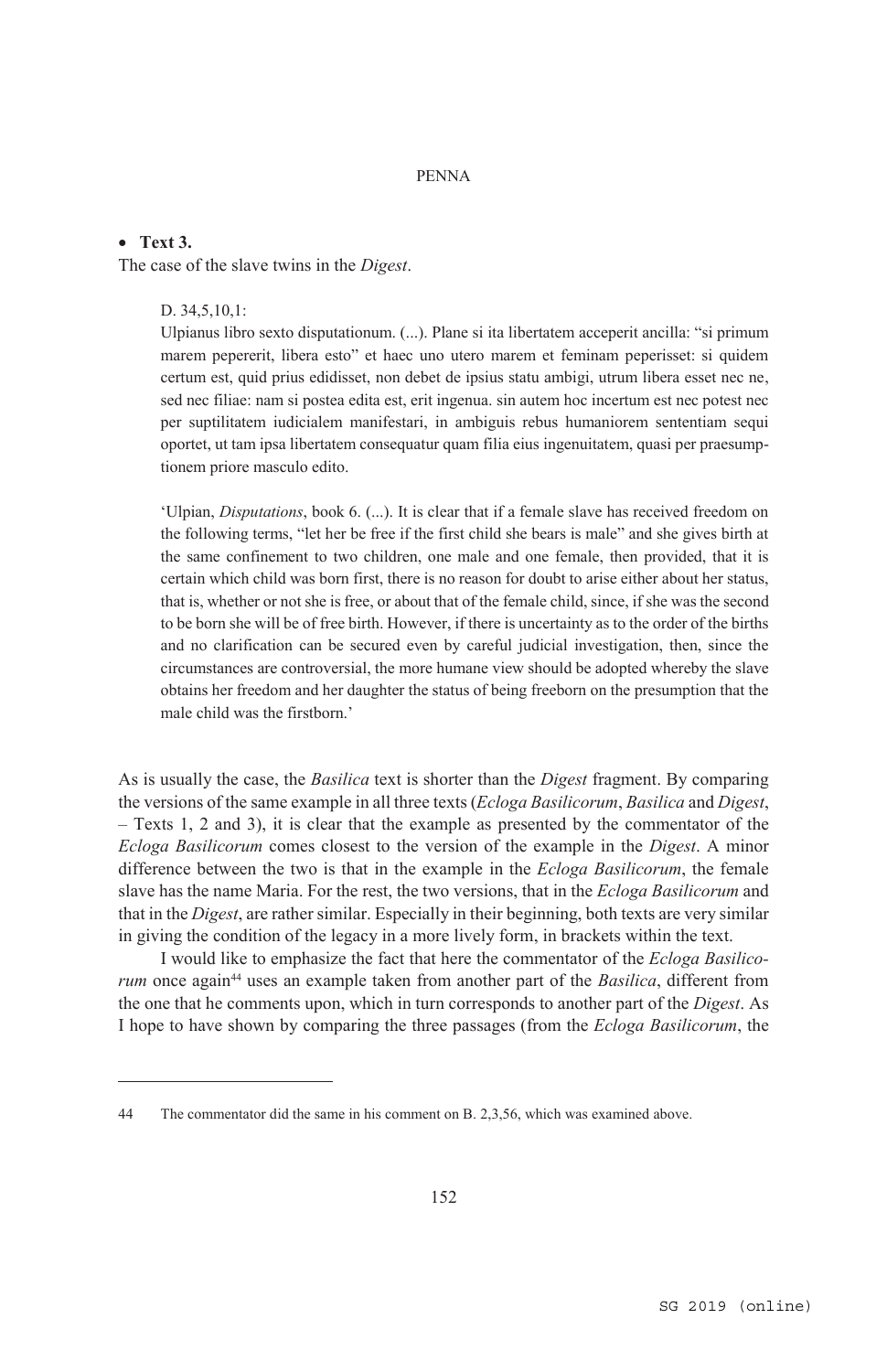*Basilica* and the *Digest*) dealing with the same case of the slave twins, the text of the *Ecloga Basilicorum* bears the greater resemblance to the text of the *Digest*. Theoretically, one could argue that this resemblance could be an indication that the commentator had the *Digest* at his disposal and took the example from there. It is far more probable, though, that the commentator of the *Ecloga Basilicorum* took his example not from the *Digest* – nor from the *Basilica* –, but presumably from another Greek text that was a translation of the *Digest* or, in any case, related to this part of the *Digest*. Here is a schematic approach of the passages related to D. 50,17,168 and its transmission in the *Basilica* and the *Ecloga Basilicorum*:

B.  $2,3,168 = D.50,17,168$  [One *Basilica scholion* preserved here] ↓ comment of *Ecloga Basilicorum*  $\rightarrow$  uses example from B. 44,18,10 = D. 34,5,10 [No *Basilica scholia* preserved here]

#### $\overline{4}$ . **Digging into the Ecloga Basilicorum**

The most plausible scenario would be that the commentator of the *Ecloga Basilicorum* had another text at his disposal, something presumably related to the teaching of the *antecessores*, the law professors at the time of Justinian, and there saw the examples I discussed above and used them in his commentary. *Scholia* of the *antecessores* were, after all, still circulating in the eleventh and twelfth centuries. We have manuscripts dated to the eleventh and twelfth centuries that contain old *scholia* on the *Basilica*. As stated above, *scholia* have not been preserved on this particular *Basilica* part, but at the time of the *Ecloga Basilicorum*, *scholia* of the *antecessores* did exist. It is therefore very plausible that the commentator saw the above example (as well as the example mentioned in his comment on B. 2,3,56) in a *scholion* or a work connected with the *antecessores* and used it in his commentary. The two examples examined so far form another argument in favour of the theory that the author of the *Ecloga Basilicorum* presumably based his work on commentated *Basilica* manuscripts that he had at his disposal, something that Burgmann, the editor of the *Ecloga Basilicorum*, has already suggested.<sup>45</sup>

<sup>45</sup> Ecl.B., XIV.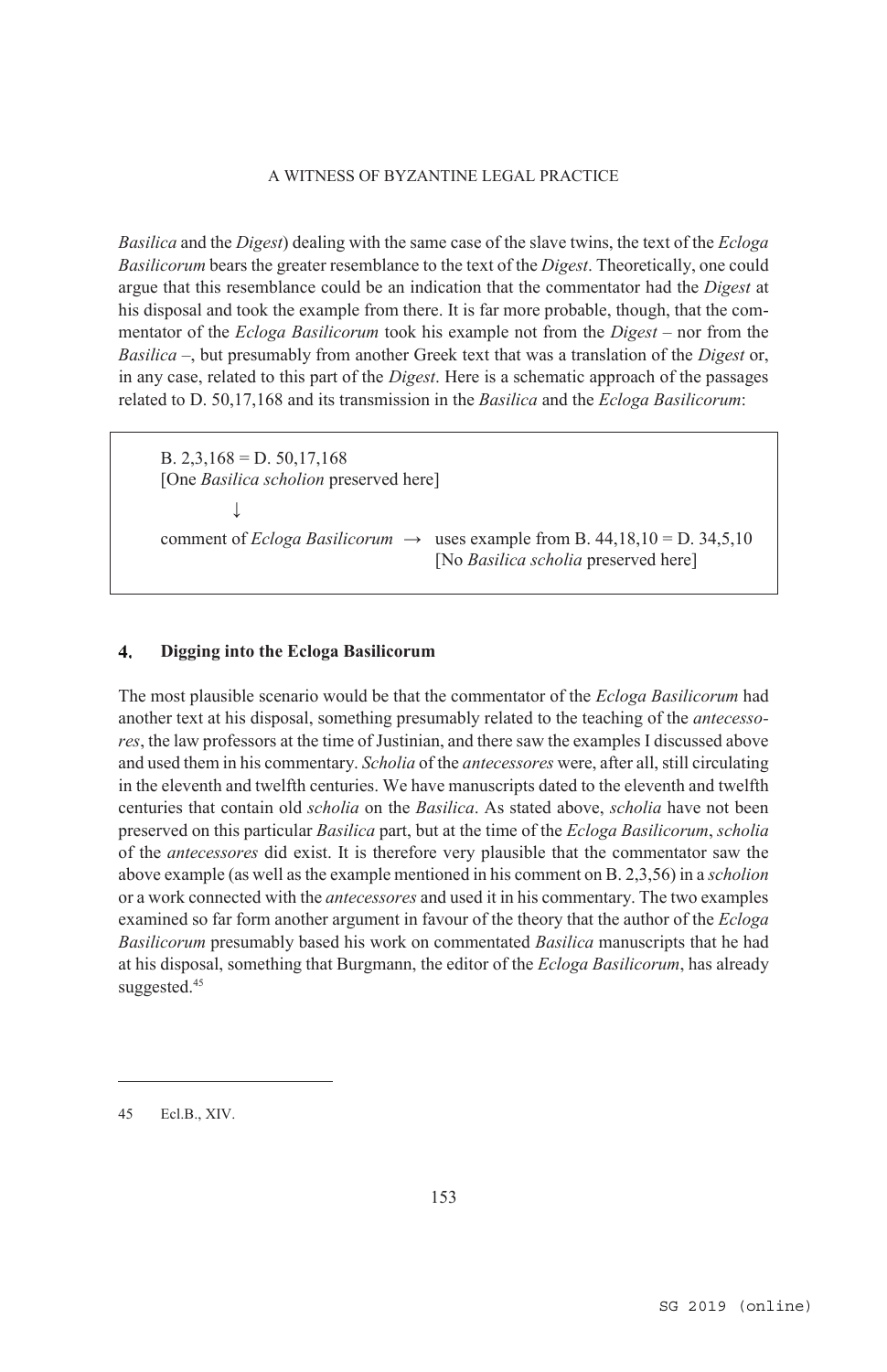If the author of the *Ecloga Basilicorum* did indeed use older material deriving from the time of the *antecessores* as a base for his commentary – and that must be the case as described above – the question that arises is to what extent he used this material and how. In other words, is the commentary of the *Ecloga Basilicorum* all written by the commentator himself, or are parts of it taken from other scholiasts and inserted into the *Ecloga Basilicorum*? Can we speak, then, of one homogeneous style of the commentator, or are there different styles within his commentary based on what was actually derived from other (older) sources? This problem has also been raised by Burgmann.46

There are parts of the *Ecloga Basilicorum* that can obviously be attributed to the commentator himself. These are parts in which the commentator informs us of what the legal practice was in his own time when he remarks 'today (σήμερον) this and this occurs  $(...)'$ , or uses similar wording and adds contemporary information on the law of procedure.<sup>47</sup> Burgmann notes that it is not surprising that the author of the *Ecloga Basilicorum* offers more contemporary information when it comes to 'Gerichtsverfassung', the composition of courts and information on judges; the work aims to explain legal practice.<sup>48</sup> The commentator also provides names of contemporary judges and makes references to officials who lived in his own day and sometimes also to contemporary political situations.49 As Macrides has shown, the commentary of the *Ecloga Basilicorum* allows us to reconstruct the courts of the twelfth century and the rules for their jurisdictions.<sup>50</sup> What seems most plausible is that the commentator of the *Ecloga Basilicorum* must have been someone at home in the courtroom and someone who knew well the legal practice of the day; most probably, he was a judge himself as in one of his comments he does in fact refer to a judgment in which he had taken part**.** <sup>51</sup> Further, the author of the *Ecloga Basilicorum* also uses material that is definitely

<sup>46</sup> Ecl.B., XIV: 'Der Anteil des alten Materials und der Grad der Selbständigkeit des Kommentators sind im Einzelfall kaum zu bestimmen'.

<sup>47</sup> Ecl.B. 28/9, comment on B. 2,2,37pr. = D. 50,16,39pr.: (…) ἀλλὰ καὶ σήμερον ἐν τοῖς δικαστηρίοις (…); Ecl.B. 29/27, comment on B. 2,2,37,2 = D. 50,16,39,2: Σήμερον δὲ (…). Dr. L. Paparriga, who has recently studied material of the *Ecloga Basilicorum* (see footnote 33), confirms that when the commentator uses the expression 'today this and this happens', he mostly refers to issues of the law of procedure.

<sup>48</sup> Burgmann, 'Vier Richter' (note 20 above), 370 and Macrides, 'Competent court' (note 4 above), 118- 126 on the information that the *Ecloga Basilicorum* provides about the existing courts in the twelfth century.

<sup>49</sup> See on this Burgmann, 'Vier Richter' (note 20 above) and Macrides, 'Competent court' (note 4 above), especially 119 with the relevant references to the *Ecloga Basilicorum*.

<sup>50</sup> Macrides, 'Competent court' (note 4 above), 118-126, especially 119.

<sup>51</sup> See Ecl.B., XVIII and Macrides, 'Competent court' (note 4 above), 118.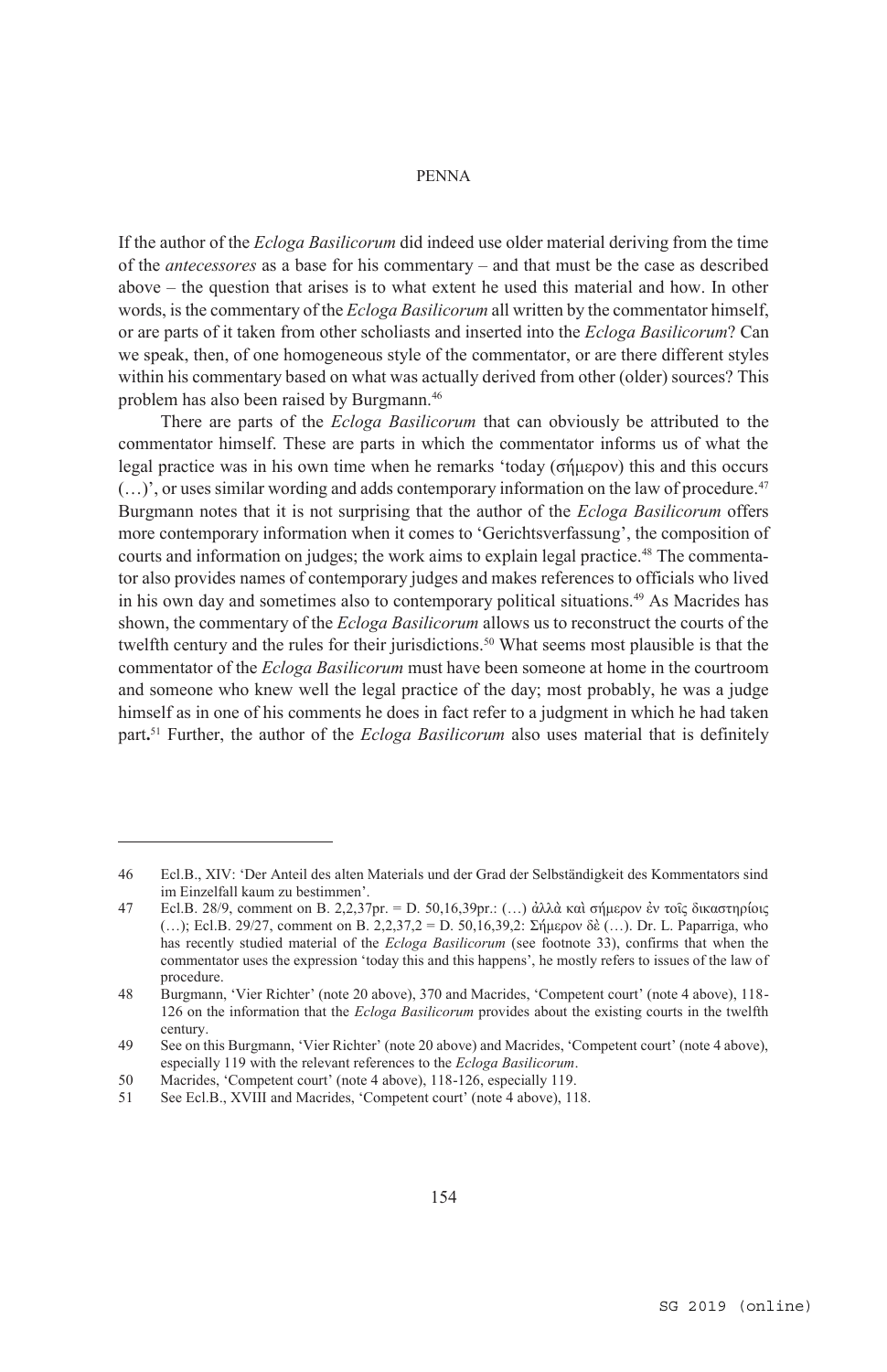dated after Justinian, such as Novels of the Emperors Leo VI the Wise, Romanus I, Constantine VII, Basil II, Constantine X and Alexios I<sup>52</sup>

Moreover, when reading the *Ecloga Basilicorum* one observes some elements that are consistent and contribute to the style of only one author.<sup>53</sup> For example, in several cases the author of the *Ecloga Basilicorum* begins with a preliminary piece of information. After that, he addresses the reader with the sentence Ταῦτα μαθών, ὅρα τὸ ζητούμενον (...) or Ταῦτα μαθὼν ὅρα τὸ προκείμενον (…) ('Having learned this, take into consideration the following / related') or a similar expression and he then gives an example or refers to the law or highlights a rule;<sup>54</sup> in most of the cases he gives a specific example. With the help of the *Thesaurus Linguae Graecae* (= TLG) I have counted the sentence Ταῦτα μαθών, ὅρα τὸ ζητούμενον (...) (or a similar sentence) twenty-six times in the *Ecloga Basilicorum*. I think the sentence is characteristic of the author of the *Ecloga Basilicorum*. I have not encountered such a sentence in the *Basilica scholia*.<sup>55</sup> So there seems to be a consistent pattern of the comments of the author of the *Ecloga Basilicorum* consisting of a short introduction, followed by the sentence that makes a bridge to the concrete example he is about to use or to the law or rule he will refer to. His structure is very clear. A favorite verb of the author of the *Ecloga Basilicorum* is the verb σαφηνίζω 'to make clear', often used in the sentence σαφηνίσω δέ σοι τὸ λεγόμενον 'I will make the text clear to you', or something similar. Again, this verb occurring in such a sentence is characteristic of the author of the *Ecloga Basilicorum*  and according to the TLG it occurs thirteen times in his work $56$  and just two times in the *Basilica scholia*. 57 I do not imply that the commentator of the *Ecloga Basilicorum* is unique in these methods. We do, after all, encounter such or similar expressions in the writings of the *antecessores*. 58 Nonetheless, one observes in the *Ecloga Basilicorum* a consistent

<sup>52</sup> See in detail Ecl.B. 621-622, the index of Burgmann mentioning post-Justinian Novels referred to in the *Ecloga Basilicorum*.

<sup>53</sup> I have also referred to some general characteristics of his style at the beginning of this article, in § 1. Making a start with the *Ecloga Basilicorum*.

<sup>54</sup> See for example Ecl.B. 23/10-20, comment on B. 2,2,24 = D. 50,16,26; Ecl.B. 44/1-18, comment on B. 2,2,98pr. = D. 50,16,101pr.; and Ecl.B. 73/16-27, comment on B. 2,2,217 = D. 50,16,225.

<sup>55</sup> We do come across the phrase ταῦτα μαθών 'having learned' five times in the *Basilica scholia*, but in these cases it is mostly used to refer to a case that the scholiast discusses; cf. e.g. BS 781/9 (sch. Ca 3 ad B. 14,1,49 = D. 17,1,49): Μετά ταῦτα μαθὼν ὁ Τίτιος, (...) 'having learned this, Titius (...)'.

<sup>56</sup> See, for example, Ecl.B. 116/15, comment on B. 2,3,79 = D. 50,17,79; Ecl.B. 133/13, comment on B. 2,3,111 = D. 50,17,117; Ecl.B. 187/25, comment on B. 5,1,3 = C. 1.2.3.

<sup>57</sup> BS 191/14 (sch. Ca 1 ad B. 11,1,7 = D. 2,14,7) and BS 194/19-20 (sch. Ca 13 ad B. 11,1,7 =D. 2,14,7).

<sup>58</sup> For this, see the standard work by H.J. Scheltema, *L'enseignement de droit des antécesseurs*, (Byzantina neerlandica. Series B: Studia, I), Leiden 1970 (repr. in H.J. Scheltema, *Opera minora ad iuris historiam pertinentia*, (collegerunt N. van der Wal, J.H.A. Lokin, B.H. Stolte, Roos Meijering), Groningen 2004, 58-110; see also Ecl.B., XIII.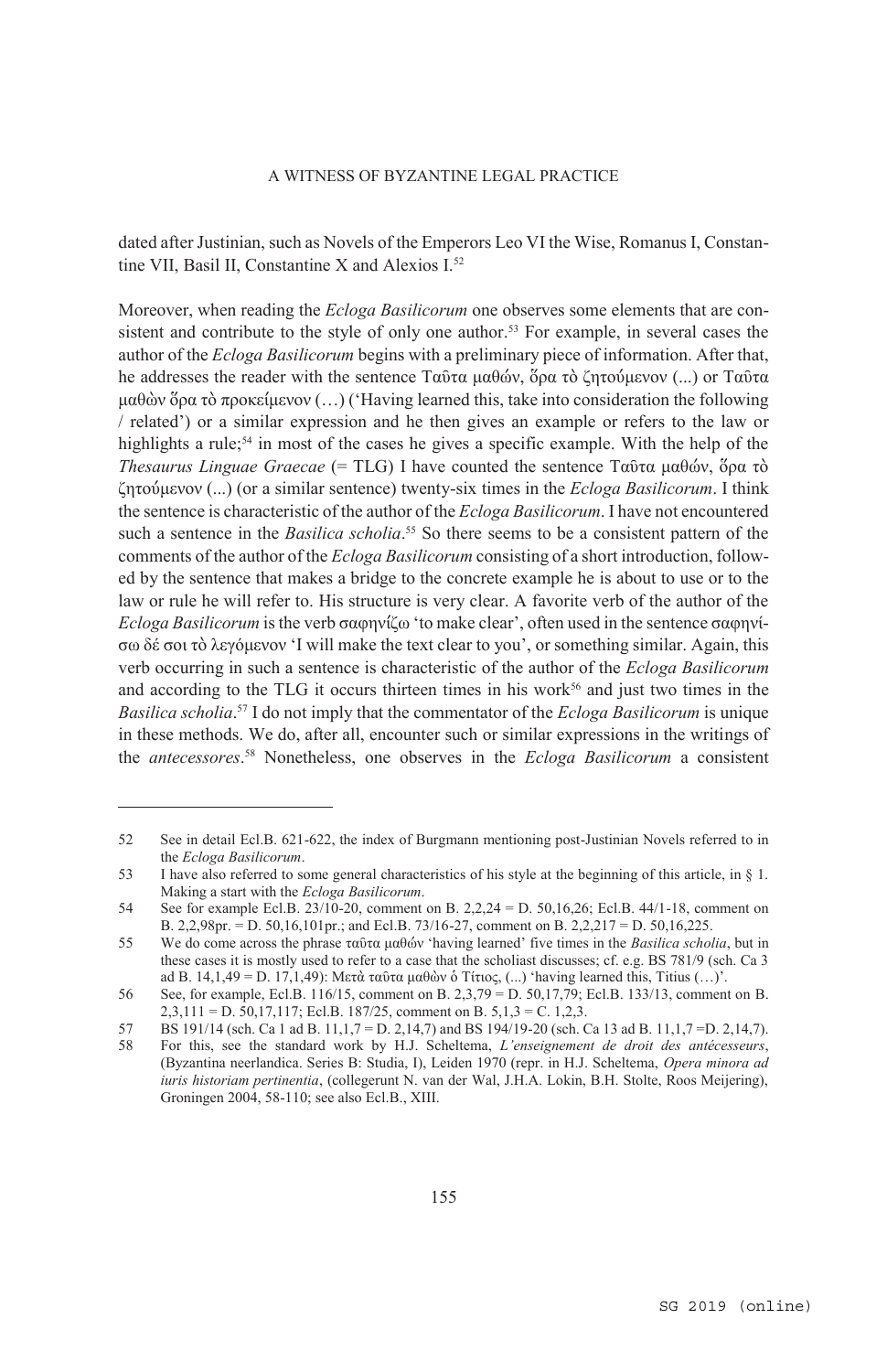pattern, as described above, and a preference for specific words and expressions<sup>59</sup> that all together lead – to a great extent – to a homogeneous style of writing.

In the examples of the commentator of the *Ecloga Basilicorum* we often come across the names Peter and Paul. Hagiotheodorites, one of the younger *Basilica* scholiasts, uses the same names in his examples, and in the past Triantaphyllopoulos has examined the question whether Hagiotheodorites could actually have been the author of the *Ecloga Basilicorum*. 60 Triantaphyllopoulos pointed out, for example, that the expression ἐξ ὀρθοῦ61 was used both in the *Ecloga Basilicorum* and the *scholia* of Hagiotheodorites, but he concluded that Hagiotheodorites could not have been the author of the *Ecloga Basilicorum*. According to Triantaphyllopoulos, Hagiotheodorites' style was more elaborate and showed better legal knowledge. He added, however, that the author of the *Ecloga Basilicorum* seems to have been influenced by the teaching of Hagiotheodorites and suggested that the author was presumably a pupil of this *Basilica* scholiast.62 According to Triantaphyllopoulos, Hagiotheodorites used Latin legal terms, wrote in a lively style and used preliminary explanations (προθεωρίαι), and all these elements were contrary to the style and method of the commentator of the *Ecloga Basilicorum*. Triantaphyllopoulos, however, wrote this article in 1946, before the critical edition of the *Ecloga Basilicorum* and, as he pointed out, he had some reservations because he had based his arguments only on short fragments of the *Ecloga Basilicorum*. 63 Indeed, now that we have Burgmann's critical edition of this Byzantine legal source, it is clear that the above observations by Triantaphyllopoulos on the style and method of the commentator of the *Ecloga Basilicorum* cannot hold out.<sup>64</sup>

<sup>59</sup> I have mentioned a few of these expressions. We encounter more such words and expressions in the commentary.

<sup>60</sup> See Κ. Τριανταφυλλόπουλος, 'Περιορισμὸς διαφέροντος καὶ Βυζαντιναὶ ἀντιλήψεις', *Ἀρχεῖον Ἰδιωτικοῦ Δικαίου* 13 (1946), 137-164 (especially 159-162) (repr. in Κ. Τριανταφυλλόπουλος, *Άπαντα*, B 2, Αθήνα 2009, 721-746 (especially 743-746); Άπαντα B is a collection of his articles published under the auspices of the Academy of Athens, consisting of two volumes. On Hagiotheodorites, see D. Penna, 'Hagiotheodorites: the last *antecessor*? Some remarks on one of the 'new' *Basilica* scholiasts', *SG* IX (2014), 399-427 (henceforth abbreviated as Penna, 'Hagiotheodorites'). The commentator of the *Ecloga Basilicorum* uses the name Peter 626 times and the name Paul 450 times.

<sup>61</sup> The expression ἐξ ὀρθοῦ can have more than one meaning. In the *Ecloga Basilicorum* and the *Basilica scholia* it can mean, for example, 'at the beginning' or 'precisely'. See Τριανταφυλλόπουλος, 'Περιορισμός' (note 60 above), 159-160; in *Άπαντα*, 743-744.

<sup>62</sup> Τριανταφυλλόπουλος, 'Περιορισμός' (note 60 above), 159-162; in *Άπαντα*, 743-746.

<sup>63</sup> Τριανταφυλλόπουλος, 'Περιορισμός' (note 60 above), 159-162; in *Άπαντα*, 743-746.

<sup>64</sup> I have already referred to the style of the commentator of the *Ecloga Basilicorum*. See the references in footnotes 15-19 and footnote 53 above.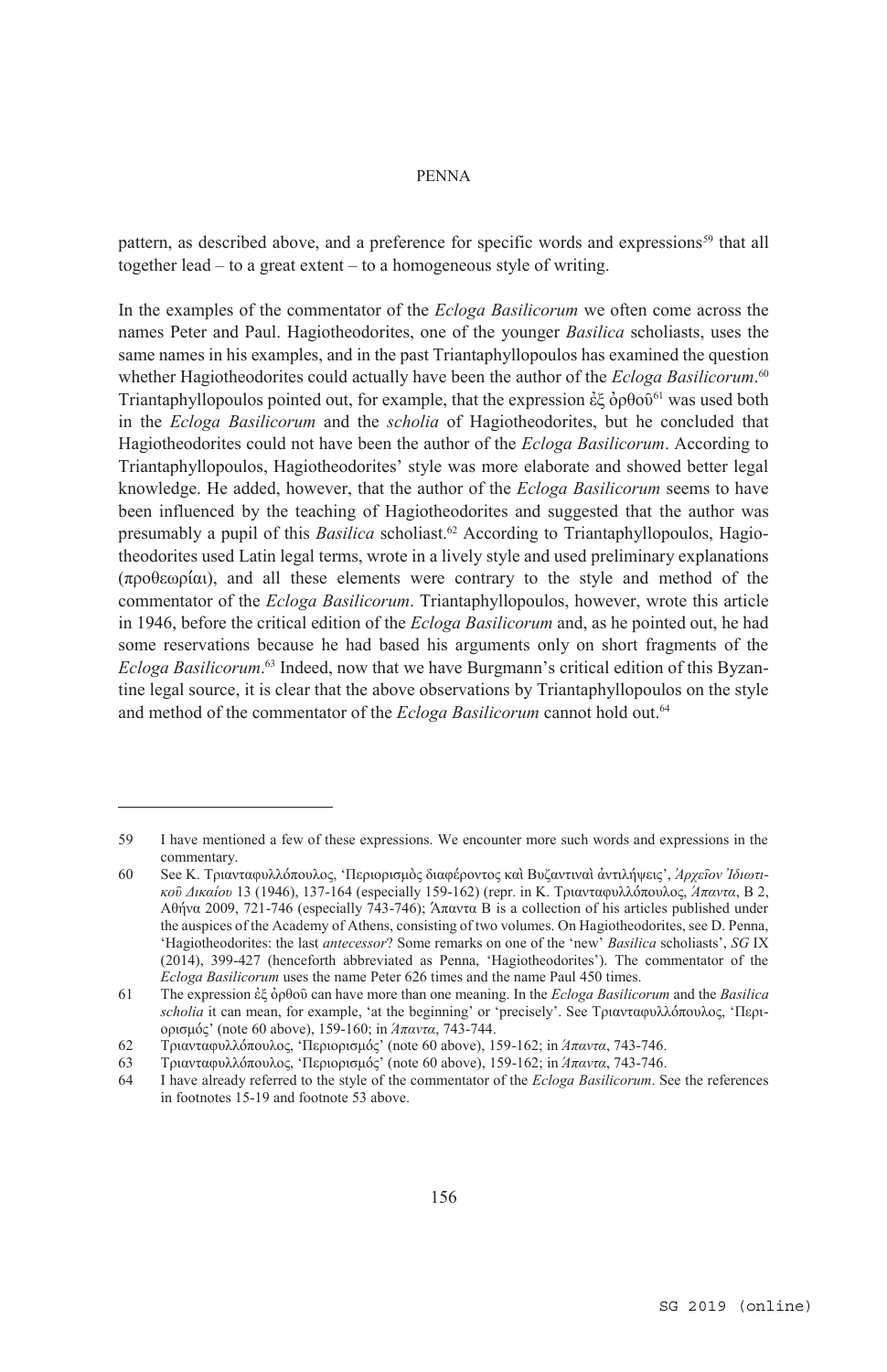Regarding the Latin terms, it is true that the commentator uses their Greek equivalent, but most of the time he also mentions the Latin term, explaining what it means,<sup>65</sup> and sometimes he uses only the Latin term.<sup>66</sup> We therefore need to re-examine the connection between Hagiotheodorites and the commentator of the *Ecloga Basilicorum*. Both have a lively style, use the names Peter and Paul in their examples, provide preliminary explanations, and use rhetorical questions in their comments, and in fact there are more linguistic resemblances between them than the use of ἐξ ὀρθοῦ. Both use, for example, the verb ἀκούειν, usually in an imperative form (ἄκουε / ἄκουσον).<sup>67</sup> In short, there are many resemblances between the styles of both authors, but there are also a few differences. A difference is, for example, that Hagiotheodorites states that questions were actually posed to him and he gives his answer as in, 'I was asked  $(...)$ ' or 'he asked  $(...)$ ', and then follows the answer, the *lysis*.<sup>68</sup> This is a clear indication that he was a teacher. The main problem in identifying the author of the *Ecloga Basilicorum* as the *Basilica* scholiast Hagiotheodorites is the dating of both authors, something that Triantaphyllopoulos also noted, and on this point I agree with him. This is also related to the question of the identity of the Hagiotheodorites who wrote the *scholia* on the *Basilica*, since no first name is mentioned in his *scholia*, and the family of Hagiotheodorites had produced quite a few functionaries in the secular and ecclesiastical fields in the twelfth century. In another article I have explained why I agree with Triantaphyllopoulos and Schminck in believing that the jurist Constantine Hagiotheodorites seems to be the author of these *Basilica scholia*. 69 Constantine Hagiotheodorites died presumably between 1130 and 1137, and it is therefore difficult to identify him as the commentator of the *Ecloga Basilicorum* as it was composed in 1142. The date of Constantine Hagiotheodorites' death, however, remains uncertain<sup>70</sup> and no definite conclusions can therefore be drawn regarding the identification of the commentator of the *Ecloga Basilicorum* as the Hagiotheodorites who wrote *scholia* on the *Basilica*.

<sup>65</sup> For example, Ecl.B. 109/17, comment on B. 2,3,59 = D. 50,17,59: (…) οὐσούφρουκτος γὰρ κατὰ Ῥωμαίους ἡ χρῆσις λέγεται (…) and Ecl.B. 147/4-5, comment on B. 2,3,158 = D. 50,17,158: κατὰ δὲ τῶν ἐνεχύρων πραγματικήν, τὴν λεγομένων ῥωμαϊστὶ Σερβιάν (…).

<sup>66</sup> For example, Ecl.B. 131/33, comment on B. 2,3,111,1 = D. 50,17,111,1: (…) καὶ ἡ ἰνφάκτουμ ἡ προλεχθεῖσα (…) and Ecl.B. 131/26-27, comment on B. 2,3,111,1 = D. 50,17,111,1: (…) καὶ ποιναλίαι ἀγωγαί εἰσιν ἡ φούρτη καὶ ἡ βιβονόρουμ ῥαπτόρουμ καὶ ὁ Ἀκουΐλιος (...).

<sup>67</sup> For Hagiotheodorites see, for example, BS 3403/13 (sch. Pe  $99*$  ad B. 60,12,52 = D. 47,2,52), BS 3427/27 (sch. Pe 6 ad B. 60,12,70 = D. 47,2,70) and BS 3314/32 (sch. Pe 14 ad B. 60,10,10 = D. 13,1,10). For the commentator see footnote 19 above.

<sup>68</sup> For example, BS 3178/32-33 (sch. Pe 44 ad B. 60,4,5 = D. 9,3,5); BS 3255/29-31 (sch. Pe 7 ad B.  $60,6,18 = C.$  6,2,1) and BS 3403/11-12 (sch. Pe 99\* ad B. 60,12,52 = D. 47,2,52).

<sup>69</sup> See Penna, 'Hagiotheodorites' (note 60 above), 401-404.<br>70 See http://db.pbw.kcl.ac.uk/isp/narrativeunit.jsp?Narrativ

<sup>70</sup> See http://db.pbw.kcl.ac.uk/jsp/narrativeunit.jsp?NarrativeUnitID=23957, the online database "Prosopography of the Byzantine World" (06/11/2018).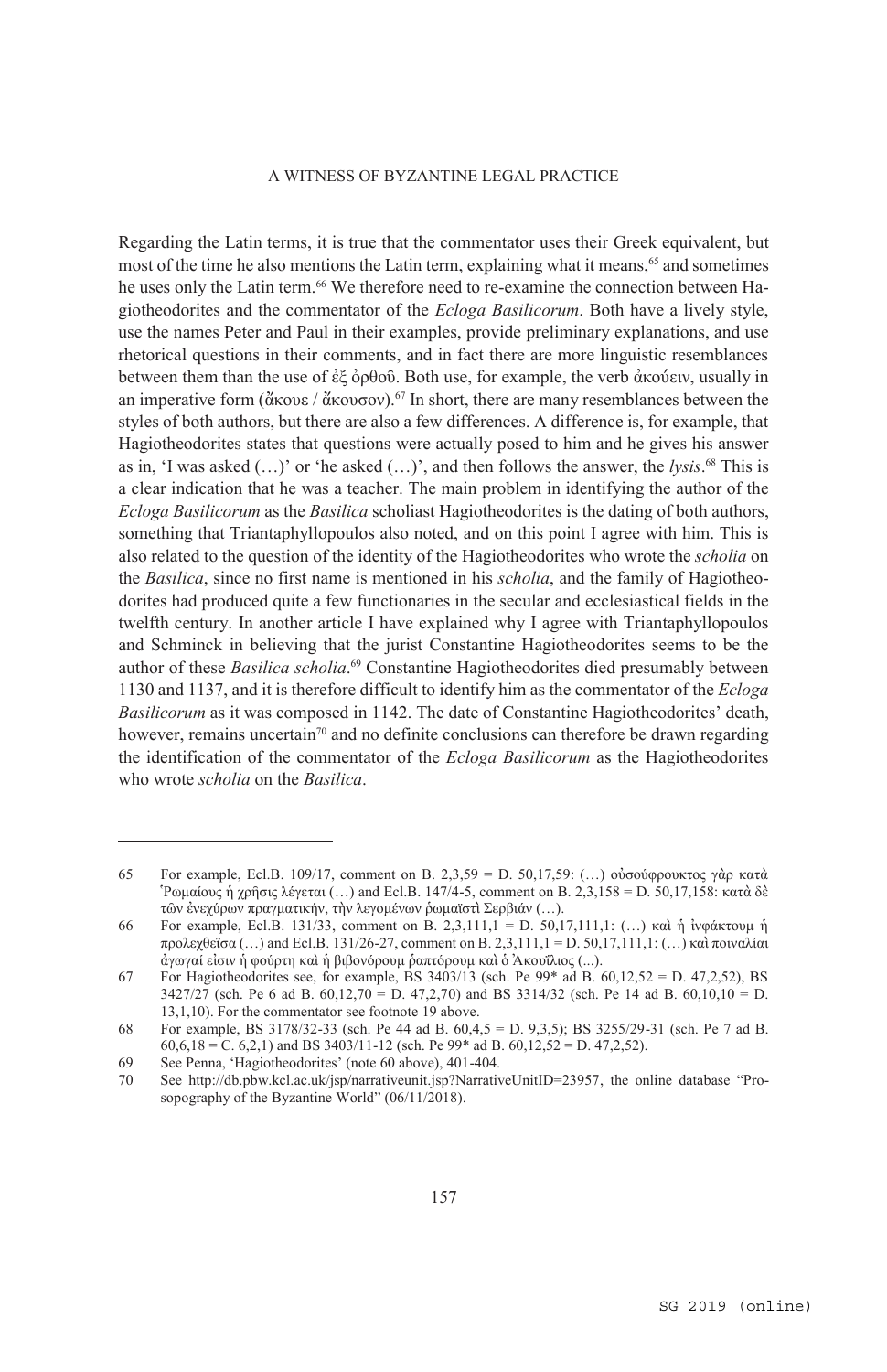Besides the names Peter and Paul, the commentator of the *Ecloga Basilicorum* also uses the names of the Evangelists Matthew, Marc, Luke and John in his examples, and apart from these the names Gregory, Gregorianus, Georgios, Demetrios and Constantine. He also uses names in pairs, such as Luke-Marc or Luke-Matthew or Marc-Peter or Peter and Paul, which would correspond to the pairs Titius-Stichus or Primus-Secundus of the earlier scholiasts. In fact, by comparing the *Basilica scholia* with the commentary of the *Ecloga Basilicorum* we see that the names of Matthew, Luke, Georgios, Gregory and Gregorianus are used only in the examples of the commentator of the *Ecloga Basilicorum*. 71

The question arises whether the commentator used these names in examples of his own, or whether he simply copied examples from earlier scholiasts and only replaced the names, for example, used Peter instead of Primus, or Matthew instead of Stichus. In trying to answer this question, one would have to compare the examples occurring in the *Ecloga Basilicorum* that include these names with "old" *Basilica scholia* and trace down the origin of the examples of the commentator.72 The problem is that the commentary is restricted to the first ten *Basilica* books and unfortunately not many *scholia* have been preserved for this part of the *Basilica*. <sup>73</sup> In particular, no *scholia* have been preserved for the first, fourth, fifth, ninth and tenth *Basilica* books. According to the Groningen edition of the *Basilica*, there is only one *scholion* preserved for the third *Basilica* book, nine *scholia* for the sixth book and several *scholia* for the second and seventh *Basilica* books. In these preserved *scholia* we have no examples with names such as Primus, Secundus, Tertius, Stichus, et cetera, so we are not able to make comparisons with the commentary of the *Ecloga Basilicorum*. 74 For the

<sup>71</sup> In the examples of the commentator of the *Ecloga Basilicorum* we encounter the name Matthew thirtyone times, the name Luke eleven times, the name Georgios twenty-five times, the name Gregory nineteen times and Gregorianus ten times, the name Marc 174 times, the name John forty-five times, the name Demetrius once and the name Constantine thirteen times. Regarding the name Constantine, the commentator also refers to the *Novels* of the Emperor Constantine Porphyrogennetos (see the *index locorum* by Burgmann in Ecl.B., 621) and to a Constantine *epi ton kriseon Maggilites* (παρὰ τῷ ἐπὶ τῶν κρίσεων κυρῷ Κωνσταντίνῳ τῷ Μαγγιλίτῃ, Ecl.B. 354/14-15, comment on B. 9,1,1,4 = D. 49,1,1,4).

<sup>72</sup> The "old" *Basilica scholia* date from the sixth century and derive from the writings of the *antecessores*, the law professors from the time of Justinian. Some "old" *scholia* are attributed to two lawyers, Theodorus of Hermoupolis and Athanasius of Emesa, the so-called *scholastikoi*, who lived at the end of the sixth century. The "old" *scholia* were presumably added to the text of the *Basilica* from the tenth century onwards. These *scholia* are called "old" to distinguish them from the "new" *Basilica scholia* that were written in the eleventh and twelfth centuries by Byzantine jurists.

<sup>73</sup> I follow the edition of H.J. Scheltema / D. Holwerda / N. van der Wal, *Basilicorum Libri LX*, Groningen / Djakarta / 's-Gravenhage 1953-1988: Series A (Textus), Vol. I - VIII; Series B (Scholia), Vol. I - IX. Text and *scholia* have been edited separately in this edition. See also Ecl.B., XIV, note 54.

<sup>74</sup> Although no names are mentioned in the example, there is a similarity between BS 11/7-11 (sch. P 2 ad B. 2,2,9 = D. 50,16,9) and the comment of the commentator of the *Ecloga Basilicorum* on this *Basilica* fragment (Ecl.B. 17/8-16). The commentator is more lively in his wording, though.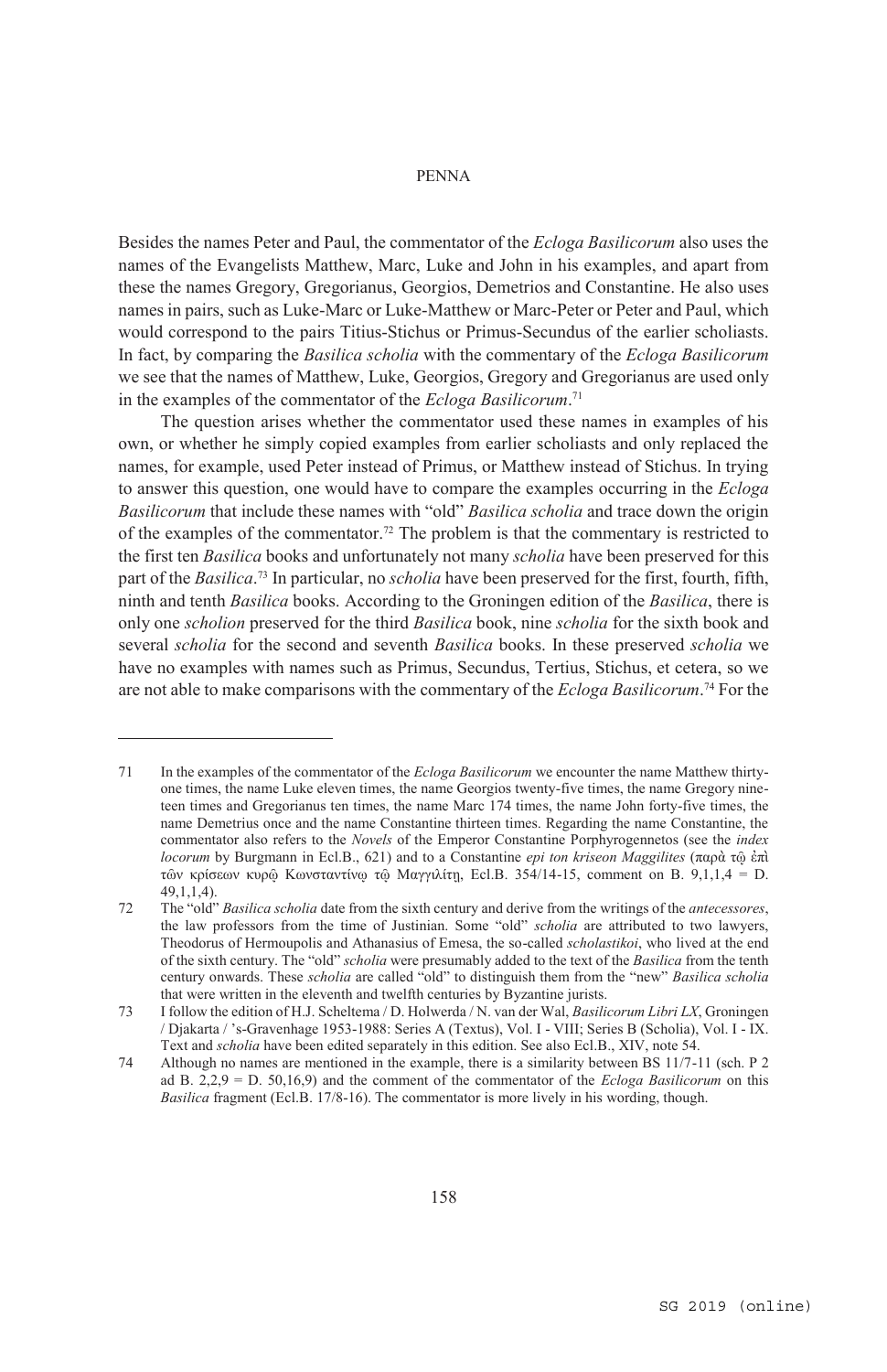eighth *Basilica* book many *scholia* have been preserved in two manuscripts: most of them occur in cod. Leid. Voss. gr. F 19 (V)<sup>75</sup> and very few in cod. Paris. gr. 1352 (P). However, the commentator of the *Ecloga Basilicorum* comments on a very small part of the eighth *Basilica* book and again I cannot find any concrete examples to compare. It is in any case clear, however, that the commentator very often uses examples with names, includes contemporary information in his commentary and is interested in the legal practice of his day. His style of writing gives the impression that we are dealing with one author. Hence, even if he has used older material, it seems that he smoothly incorporates it into his own work.

We have seen in this paper that the commentator of the *Ecloga Basilicorum* uses examples from other parts of the *Basilica*, different from the part he is commenting upon. The two examples that I discussed in detail in this paper were examples that I encountered coincidentally during research I did for a paper presented some years ago.76 I suspect that there are more such examples to be found in the *Ecloga Basilicorum*. 77 A question that remains open is the relation between the *Ecloga Basilicorum* and the preserved *scholia* pertaining to other *Basilica* books. As mentioned above, the commentary of the *Ecloga Basilicorum* is restricted to the first ten *Basilica* books, and regarding these books there are not very many *Basilica scholia* extant. Hence the question that arises is whether the commentator of the *Ecloga Basilicorum* uses examples taken from *scholia* on other *Basilica* books, something he does when it comes to the *Basilica* text, as we saw in the two examples discussed in this paper. Trying to find an answer to this question is like trying to find a needle in a haystack, because one would have to compare all examples in the commentary of the *Ecloga Basilicorum* with the examples in all extant *Basilica scholia*.

There is, however, some information that I would like to add here. In a very few examples, the commentator has used names that one would expect to encounter in "old" *scholia*, such as the names Cratistus, Cratinus, Titius and Sticnus. This rightly raises suspicions that on these occasions the commentator must have used "old" *scholia*, and it is therefore worth further investigating this issue. In only one example in his whole commentary does the commentator of the *Ecloga Basilicorum* use the names Cratistus and Cratinus. This example is also about the rule of interpreting the law in a mild way in case of doubts when it comes to granting freedom to a slave. In explaining the law in the second book of the *Basilica*, the commentator uses the example of someone who had a slave under the name Cratistus and wanted to free him in his will. But he made a mistake in his will and instead of writing 'I free my slave Cratistus', he wrote 'I free my slave Cratinus'. In this

<sup>75</sup> On the Vossianus F 19, dating from the second half of the sixteenth century, cf. RHBR, I, No. 96.

<sup>76</sup> See § 1. Making a start with the *Ecloga Basilicorum* with note 24 above.

<sup>77</sup> In his *apparatus fontium*, Burgmann adds references to the *Basilica* in many comments of the *Ecloga Basilicorum*; on the explanation of his *apparatus fontium*, see Burgmann, Ecl.B., XXXII.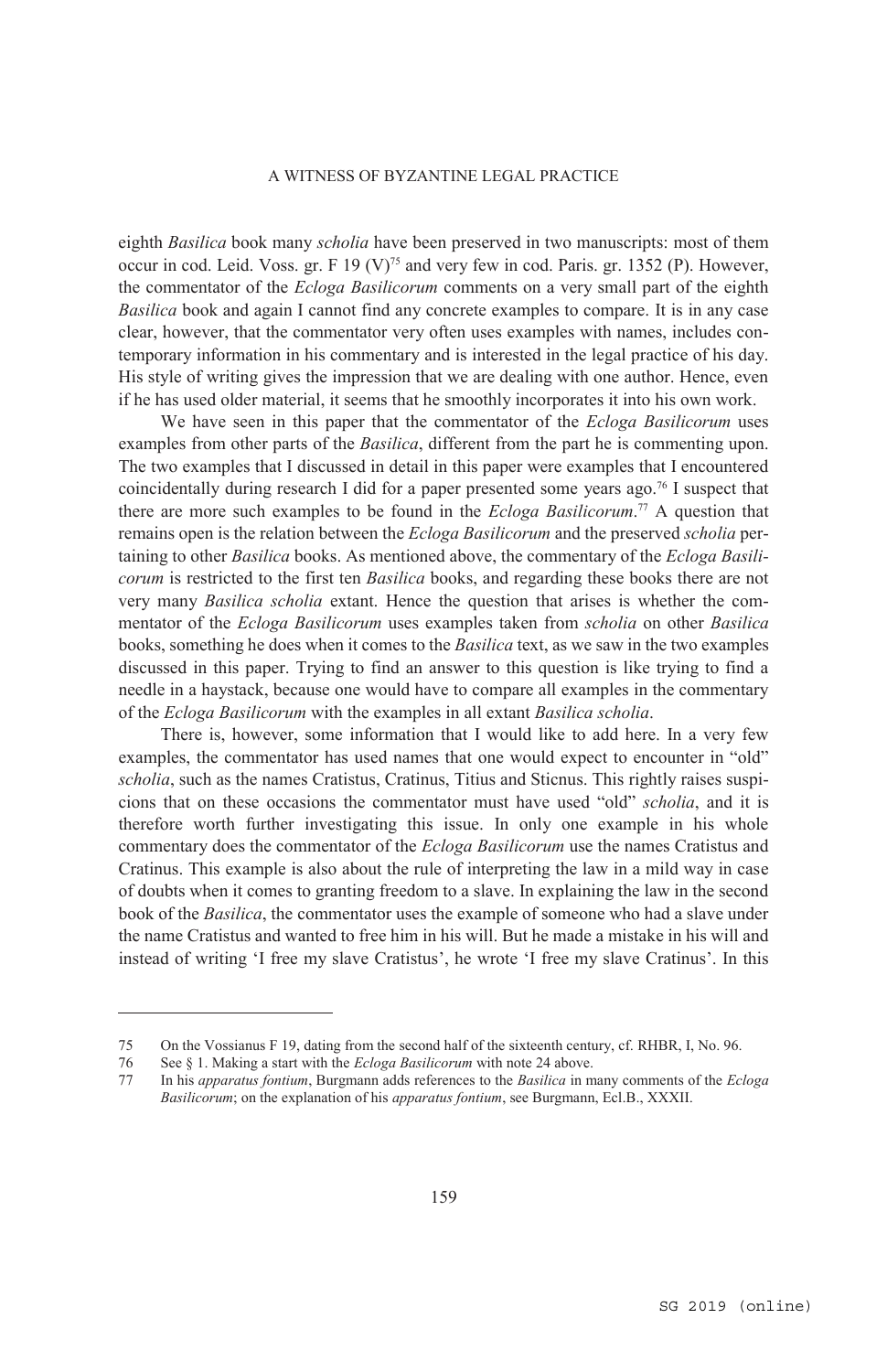case, the law is mildly interpreted and the slave is freed.78 We come across the same example in an anonymous *Basilica scholion* written for another *Basilica* book, which partly deals with giving freedom in a will.<sup>79</sup> The comment in the *Ecloga Basilicorum* is by no means identical with this *scholion*. The comment is much longer and the commentator presents his example extensively and once again in very lively language. The commentator has the slave defending himself by saying: 'even if my master mentioned Cratinus in the will, he meant me instead of Cratinus and wanted to free me and was mistaken by one syllable and that is why I should not be harmed'.<sup>80</sup> It is quite possible that the commentator saw this *Basilica scholion* and was probably inspired by it, but he did not copy it as such. In any case, as I mentioned above, the cases in which the commentator uses names that we would expect in "old" *scholia* are very few.<sup>81</sup>

Regarding the older material that the commentator uses, it is worth noting that he mentions the name of the *antecessor* Thalelaeus twice. In his comment on the *Basilica* fragment B. 8,1,42 = C. 2,9,3 the commentator explains that the word παραχρῆμα 'instantly' in that section means 'within three days' and adds that Thalelaeus explains it in this case in the same way.82 This *paragraphe*83 of Thalelaeus has been preserved, and there we read that he indeed explains παραχρήμα as a period of three days.<sup>84</sup> The commentator refers further to a *paragraphe* of Thalelaeus when commenting on B. 9,3,45,1 = D. 42,1,45,1, which is about the possibility of a judge increasing or decreasing the penalty in a criminal case. This *paragraphe* of Thalelaeus is also extant.<sup>85</sup> The commentator also refers to Theodorus of

<sup>78</sup> Ecl.B. 85/25-86/3, comment on B. 2,3,20 = D. 50,17,20.<br>
79 BS 2840/32-2841/3 (sch. Pc 1 ad B. 47,3,54 = D. 50,4,56

<sup>79</sup> BS 2840/32-2841/3 (sch. Pc 1 ad B.  $47,3,54 = D$ . 50,4,54).<br>80 Ecl B 85/32-34 comment on B. 2 3 20 = D. 50,17,20; (...)

Ecl.B. 85/32-34, comment on B. 2,3,20 = D. 50,17,20: (...) ὁ κύριός μου Κρατίνου μνημονεύσας ἐν τῇ διαθήκῃ αὐτοῦ ἐμοῦ τοῦ Κρατίστου ἐμέμνητο καὶ ἐμὲ ἐλεύθερον ἤθελεν εἶναι καὶ περὶ μίαν συλλαβὴν ἐπλανήθη, καὶ οὐ κατά τι διὰ τοῦτο βλαβήσομαι."

<sup>81</sup> The names of Cratistus and Cratinus are mentioned only in the example I just described, and the name Titius is only mentioned in Ecl.B. 104/30, comment on B. 2,3,47,1 = D. 50,17,47,1. We encounter the name Sticnus in the following five comments of the commentator: Ecl.B. 288/26-289/4, comment on B. 7,8,12 = D. 2,4,12; Ecl.B. 300/16-30, comment on B. 7,12,5-7 = D. 2,6,1-3; Ecl.B. 324/18-30, comment on B. 7,16,13 = D. 2,11,13; Ecl.B. 328/12-18, comment on B. 7,17,2 = D. 2,12,2 and Ecl.B. 412/9-18, comment on B. 9,4,3 = D. 42,2,3.

<sup>82</sup> Ecl.B. 347/10-12, comment on B.  $8.1.42 = C$ . 2.9.3: Τὸ δὲ  $\pi \alpha \alpha \alpha \gamma \rho \hat{\eta} \mu \alpha''$  ἐπὶ τοῦ παρόντος θέματος ἐντὸς γʹ ἡμερῶν νόει· οὕτω γὰρ καὶ ὁ Θαλέλαιος αὐτὸ ἑρμηνεύει καὶ ἐν τοῖς δικαστηρίοις παρεδέχθη καὶ πολιτεύεται.

<sup>83</sup> A *paragraphe* was a note, an explanation by an *antecessor* on the *rheton*, the original (Latin) text of Justinian's legislation.

<sup>84</sup> BS 90/13 (sch. V 4 ad B. 8,1,42 = C. 2,9,3): (...) ἐκ τοῦ παραχρῆμα, τουτέστιν ἐντὸς τριῶν ἡμερῶν (…).

<sup>85</sup> See Ecl.B. 402/15-17, comment on B. 9,3,45,1 = D. 42,1,45,1 and the *paragraphe* of Thalelaeus in BS 1315/4-11 (sch. Pa 2 ad B. 21,3,3 = C. 2,11,3) to which the commentator refers.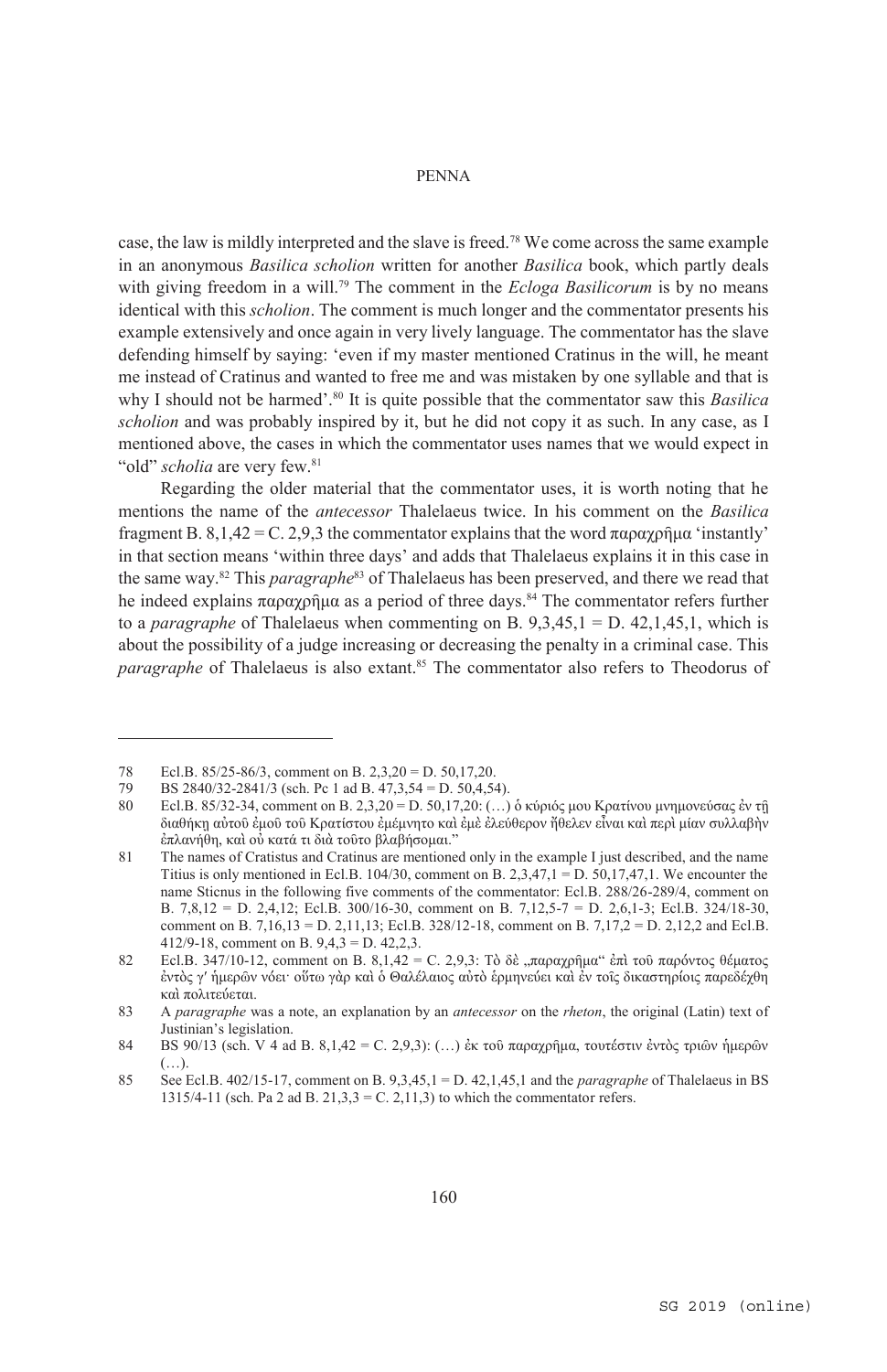Hermoupolis by name seven times and he uses the summaries of the *Novels* compiled by Theodorus.86

### $\overline{\mathbf{S}}$ . **Conclusion**

 $\overline{a}$ 

In conclusion, I think that there are elements in the writing of the commentator of the *Ecloga Basilicorum* that clearly contribute to one style and therefore one author. We saw in this paper that the author uses examples for his commentary that are taken from other books of the *Basilica* than the ones he is commenting upon and he takes these examples presumably from another work that existed in his time and that was related to the writings of the *antecessores*. From examining the style of the commentator of the *Ecloga Basilicorum* it is my impression that generally speaking, he has successfully integrated the examples that he adopts from this other work (or other works?) into his own commentary. In other words, when reading his comments we are not disrupted by "foreign" elements; the examples he uses do not come out of the blue in his text but are smoothly incorporated into it. He uses specific patterns to explain his material, making it easy for the reader to follow his thoughts and commentary. There are elements in his style that strongly remind us of the style of Hagiotheodorites, who belongs to the younger generation of *Basilica* scholiasts. We do not know how and to what extent the *Ecloga Basilicorum* was used in practice, but there is evidence showing that this work must have been used by legal practitioners of later periods as well. In some manuscripts we find parts of the commentary of the *Ecloga Basilicorum* inserted as *scholia* to the *Hexabiblos*, the legal collection composed by the judge Constantine Harmenopoulos in fourteenth-century Thessaloniki.<sup>87</sup> This proves that the commentary of the *Ecloga Basilicorum* remained useful even for later generations of Byzantine jurists who dealt with legal practice. It is worth noting that the *Hexabiblos* of Harmenopoulos became an influential text in the south-eastern part of Europe.<sup>88</sup> Hence, through the

<sup>86</sup> Ecl.B. 187/15, comment on B. 5,1,2 = C. 1,2,2; Ecl.B. 193/16, comment on B.5,2,1 = N. 120,1; Ecl.B. 196/4 and 197/1 and 197/12, comment on B. 5,2,6 = N. 120,6; Ecl.B. 197/21, comment on B. 5,2,9 = N. 120,7,1; Ecl.B. 199/3, comment on B. 5,2,11 = N. 120,9.

<sup>87</sup> Ν.Π. Μάτσης, 'Τὰ σχόλια εἰς τὴν Ἑξάβιβλον τοῦ Ἁρμενοπούλου καὶ ἡ Ἐκλογή ἐκ τῶν 10 πρώτων βιβλίων τῶν Βασιλικῶν', *BNJ* 21 (1971-74 [1976]), 169-176; Matses has counted 61 *scholia* in the *Hexabiblos* deriving from the *Ecloga Basilicorum*.

<sup>88</sup> See on this Κ.Γ. Πιτσάκης, *Κωνσταντίνου Ἁρμενοπούλου, Πρόχειρον Νόμων ἢ Ἑξάβιβλος*, Αθήνα 1971, 70-79 and Κ. Γ. Πιτσάκης, 'Πόλεις καὶ περιβάλλον στὰ βυζαντινὰ νομικὰ κείμενα. Ἡ συλλογὴ τοῦ Ἰουλιανοῦ τοῦ Ἀσκαλωνίτου στὴν Ἑξάβιβλο τοῦ Κωνσταντίνου Ἀρμενοπούλου', in Σπ.Ν. Τρωιάνος / Κ. Γ. Πιτσάκης, *Φυσικὸ καὶ δομημένο περιβάλλον στὶς βυζαντινὲς νομικὲς πηγές*, (Ὑλικό, φυσικὸ καὶ πνευματικὸ περιβάλλον στὸν Βυζαντινὸ καὶ Μεταβυζαντινὸ κόσμο, 12), Αθήνα 1998, 63- 162 (87-90 with bibliography).